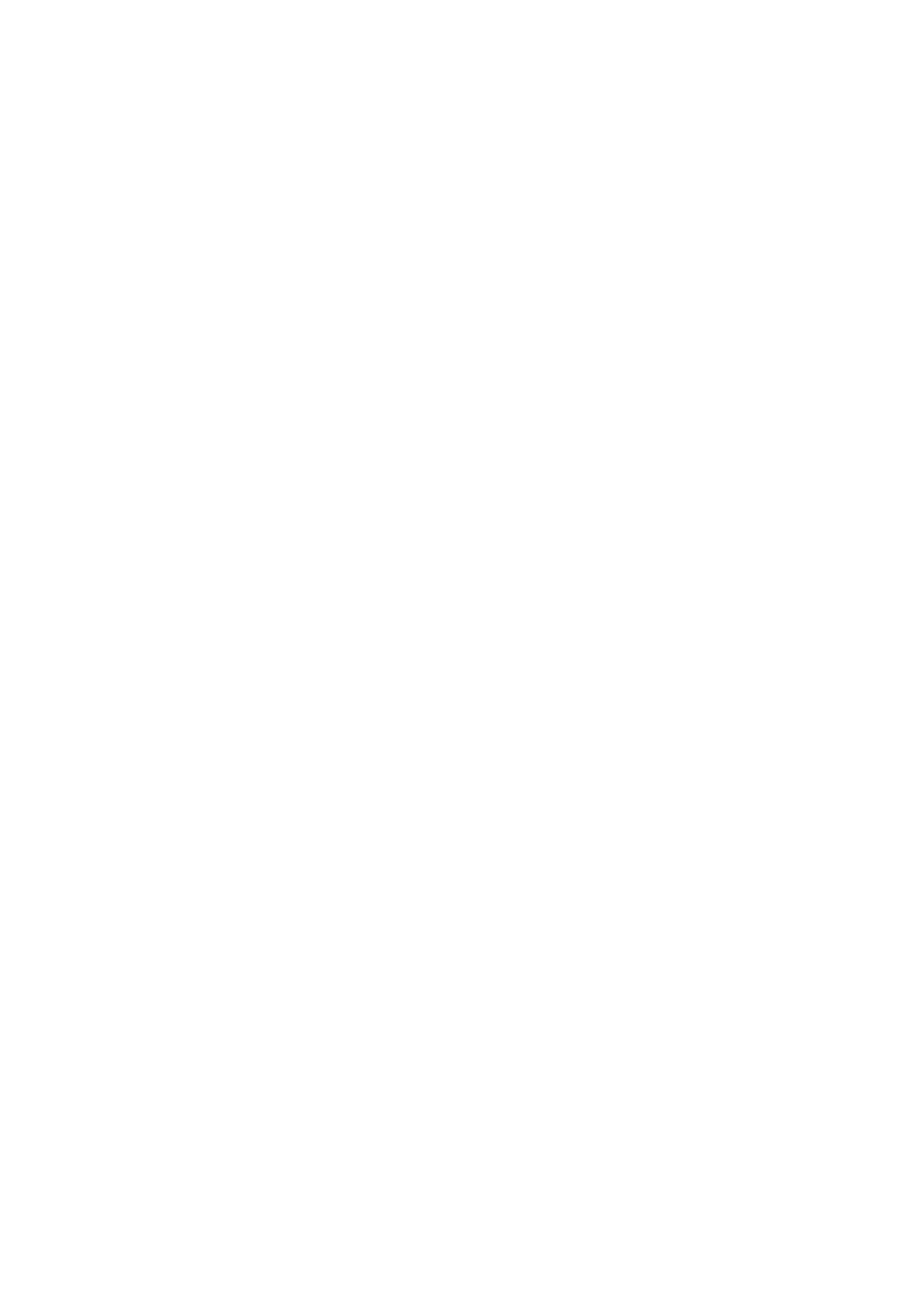## Ordinarily Available Provision in Enfield Schools



#### Document Contents

- **1. Introduction by Gillian Douglas, Head of SEN and Curriculum Inclusion Page 3**
- 2. **Whole School Policies and Practice- creating culture of Inclusion Page 4**

#### **3. Section A Pages 5-6**

Quality First Teaching- a guide to inclusive teaching and learning.

#### **4. Section B Pages 7-17**

Ordinarily Available Provision by broad area of need (as defined by the Code of Practice)

- Communication and Interaction (CI)
- Cognition and Learning (LC)
- SEMH (SE)
- Physical and Sensory Needs (PS)
	- o Hearing impairment (HI)
	- o Visual impairment (VI)
	- o Physical disability (PD)

#### **5. Section C Pages 18-22**

Additional advice from specialists for colleagues meeting the needs of learners with particular SEND characteristics.

- Autism Spectrum Disorder (ASD)
- Speech Language and Communication needs (SLC)
- Specific Language Disorder (SpLD)
- Social Emotional and/ or Mental Health needs (SEMH)

*The Enfield Local Authority SEND consultant team (Enfield Schools and Early Years Improvement Service) would like to thank all the professionals who have contributed their expertise to this document.*

*A special thank you is extended to Enfield SENCOs for their contribution.*

*Please see the Enfield Inclusion Handbook for more detailed advice on policy practice and procedures relating to SEND and Inclusion in and across Enfield educational settings.*

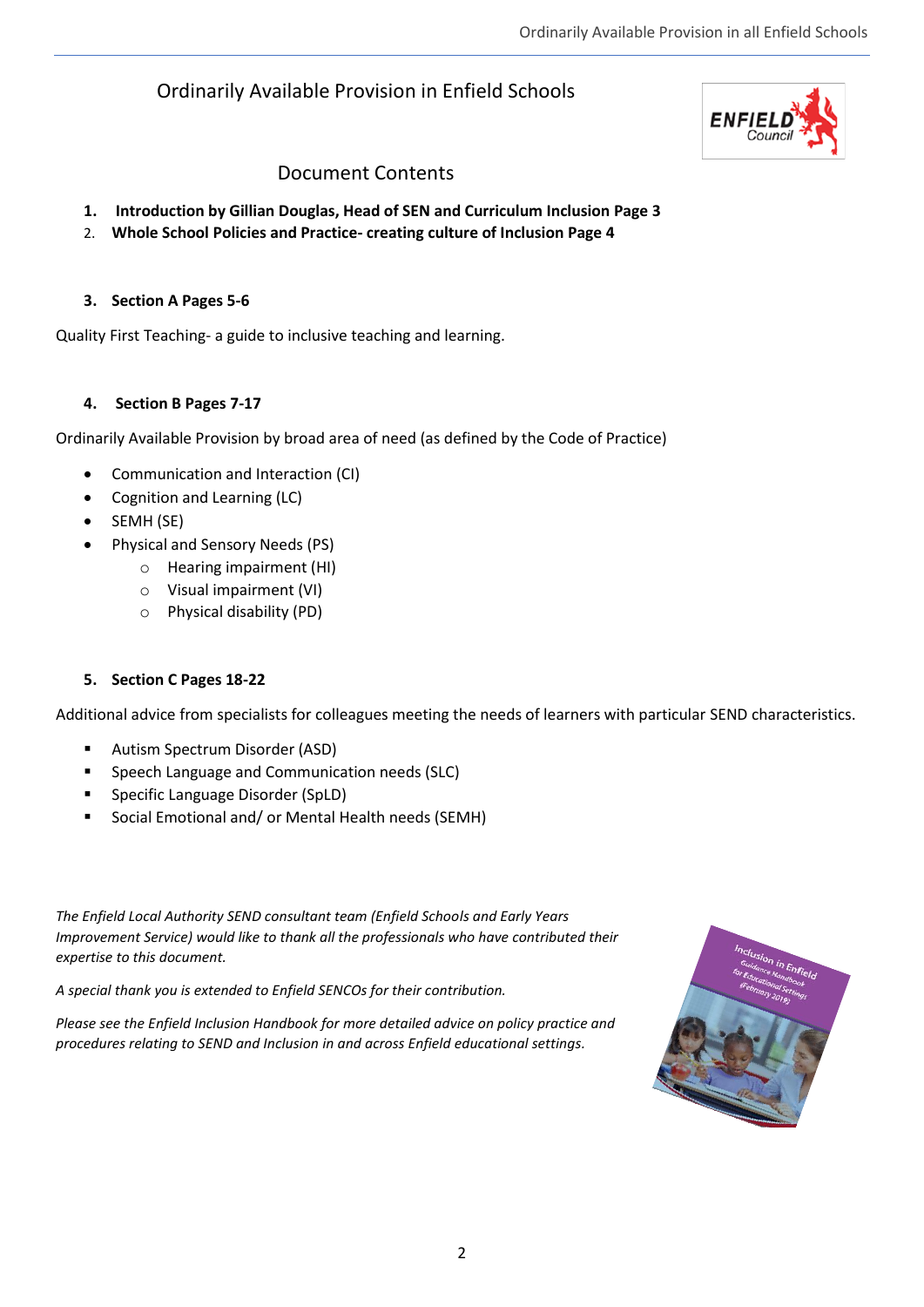## *Ordinarily Available Provision in Enfield Schools and Colleges*

### **Introduction**

*Welcome to Ordinarily Available Provision in Enfield Schools and Colleges.* I hope that you find this booklet a powerful resource in your school improvement tool kit and that you will actively promote its use in training and school evaluation activities.

*Ordinarily Available Provision in Enfield Schools and Colleges* provides clarification about the types of provision expected of schools in meeting the obligations set out in the SEND Code of Practice. Crucially it identifies approaches that require no additional funding or staffing but which constitute engaging teaching and effective differentiation as required by the teachers' standards. It should be read in conjunction with the Enfield Inclusion Handbook which outlines the values, priorities and responsibilities of the Local Authority and the associated educational settings.

Devised by the School and Early Years Improvement Service (SEND team) in collaboration with Enfield SENCOs and teachers in primary and secondary phases, it seeks to promote high quality, inclusive teaching and learning which is inspired, pragmatic and which drives the progress of groups and individuals. Although our key aim has been to provide teachers and leaders with concrete examples of effective provision for learners with SEND, the approaches emphasise strategies to foster engagement, independence, curiosity and ambition through skilful support and challenge- for all.

Enfield children and young people, regardless of their ability or the barriers to learning they may experience, deserve a challenging, imaginative and exciting curriculum. It is the responsibility of all mainstream settings whether local authority-maintained colleges or schools, academies or independent institutions, faith schools or free schools to meet these expectations of ordinarily available provision for the SEND learners in their care. Teachers in special schools as well as those in mainstream school ARPs (Additionally Resourced Provisions), will also find much in this document that chimes with their understanding of good teaching and learning. We also know our resourceful colleagues in nurseries and PVIs across the borough will dip into this document and adapt, transform and develop the strategies to suit the needs of those younger learners.

While most strategies will be very familiar to teachers and particularly SENCOs, we hope you will also find some 'new to you' approaches that will inspire and refresh your pedagogy. Although much of the advice is applicable to all learners (particularly in section A) some is directed at meeting the needs of those with particular difficulties or needs (sections B and C). The booklet is sectioned for easy reference (see contents page) and formatted for reproduction, sharing and display. You can be sure whatever you discover has been tried and tested in some other school so is almost certainly worth a go!

I would like to thank SENCOs, Enfield education related professionals School and Early Years Improvement colleagues for their generous contributions to this document and acknowledge the inspiration drawn from similar documents published by local education authorities nationwide. Ambitious and inclusive education for all learners is a shared responsibility and I am delighted we have been able to work together to produce this resource to support the efforts of us all.

Filian Douglas

Head of SEND and Curriculum Inclusion.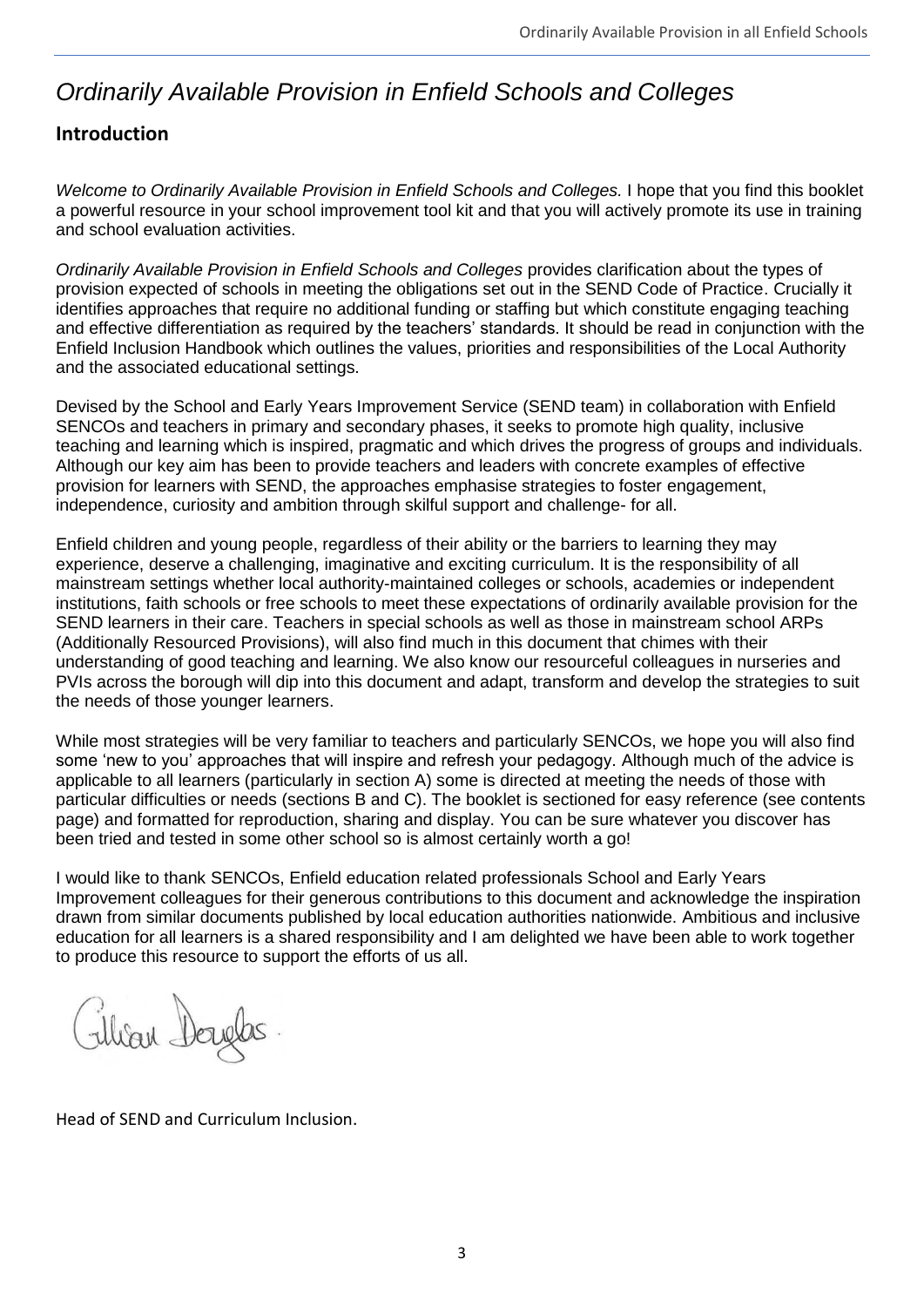|              | <b>Inclusive School-wide Policies and Practice</b>                                                                                                                                                              |
|--------------|-----------------------------------------------------------------------------------------------------------------------------------------------------------------------------------------------------------------|
| $\mathbf{1}$ | <b>Leadership and management</b>                                                                                                                                                                                |
| PP<br>1.1    | Senior and middle leaders, and governors, are aware of the statutory guidance and non-statutory advice expressed in<br>the SEND Code of Practice and in Disability Discrimination legislation.                  |
| PP           | Leaders promote 'an inclusive environment that meets the needs of all pupils' (Ofsted framework 2019 criteria for                                                                                               |
| $1.2$        | 'good') SLT create a culture of inclusion through the policies, systems and structures of the school and through school<br>improvement intent, implementation and evaluation of impact.                         |
| <b>PP</b>    | 'Leaders aim to ensure that all pupils successfully complete their programmes of study. They provide the support for                                                                                            |
| 1.3          | staff to make this possible. They create an inclusive culture' (Ofsted framework 2019 criteria for 'good').                                                                                                     |
| PP           | The school's policies relevant to inclusion (Access policy and accessibility plan Single opportunities policy, inclusion                                                                                        |
| 1.4          | policy, teaching and learning and assessment policies, behaviour and welfare policies etc) are regularly updated and                                                                                            |
|              | shared with parents and other stakeholders. All school polices recognise the diverse needs of SEND children and are                                                                                             |
| PP           | personalised sensitively and flexibly to ensure the best outcomes for the child.<br>SEND funding (including through EHCP budgets) represents the best value for money in the interests of SEND learner/s.       |
| 1.5          |                                                                                                                                                                                                                 |
|              | 2. Curriculum, teaching and learning, and assessment                                                                                                                                                            |
| PP           | 'Leaders adopt or construct a curriculum that is ambitious and designed to give all pupils, particularly disadvantaged                                                                                          |
| 2.1          | pupils and including pupils with SEND, the knowledge and cultural capital they need to succeed in life. This is either the                                                                                      |
|              | national curriculum or a curriculum of comparable breadth and ambition' (OFSTED framework 2019 criteria for 'good').                                                                                            |
| <b>PP</b>    | The school promotes teaching and learning approaches that enable access for children with different disabilities and are                                                                                        |
| 2.2          | aware of how some disabilities will make learning access difficult                                                                                                                                              |
| PP<br>2.3    | Where necessary, management plans and risk assessments are put in place to support curriculum access.                                                                                                           |
| PP           | SEND learners are encouraged to verbalise their needs.                                                                                                                                                          |
| 2.4          |                                                                                                                                                                                                                 |
| PP<br>2.5    | Whole school policies, protocols and approaches to promote wellbeing and resilience are in place.                                                                                                               |
| PP           | Adults are trained in supporting students with SEND needs (including SEMH)                                                                                                                                      |
| 2.6          |                                                                                                                                                                                                                 |
| PP           | The school's own screening tools are reviewed regularly to ensure they provide best evidence of individual learner                                                                                              |
| 2.7          | needs                                                                                                                                                                                                           |
| PP<br>2.8    | PSHE/ SRE and circle time, and curriculum opportunities to teach social rules and boundaries, social and emotional<br>skills and self-esteem are part of the curriculum offer for all learners.                 |
|              | 3. Personal development, welfare and behaviour                                                                                                                                                                  |
| <b>PP</b>    | Risk assessments and management plans are put in place to support social development in extra -curricular and in                                                                                                |
| 3.1          | unstructured spaces and time.                                                                                                                                                                                   |
| PP           | Restorative approaches are used routinely and skilfully to promote positive relationships.                                                                                                                      |
| 3.2<br>PP    |                                                                                                                                                                                                                 |
| 3.3          | Anti- bullying work is implemented.                                                                                                                                                                             |
|              | 4. Developing capacity through CPD and specialist support                                                                                                                                                       |
| PP           | Enfield education and health services are consulted to ensure provision is appropriate for individuals and cohorts.                                                                                             |
| 4.1          | Outreach from special schools is sought and used effectively. SENCOs make use of the expertise and resources of                                                                                                 |
|              | charities (e.g. RNIB, MIND). Teaching and learning leads make use of inter school expertise to support differentiation.                                                                                         |
| PP<br>4.2    | Staff are encouraged to access specialist advice and support (both internal and external) and facilitate interagency                                                                                            |
| PP           | working.<br>Staff are trained in the use of specialised equipment- by staff and learners (e.g. hearing aids, braille IT technology etc)                                                                         |
| 4.3          | and understand how to promote the most effective use of this equipment by learners and adults.                                                                                                                  |
| PP           | Staff are trained to be aware of the impact of some disabilities on learners' development of language and on the                                                                                                |
| 4.4          | development of their social communication skills.                                                                                                                                                               |
|              | 5. Working with learners and parents                                                                                                                                                                            |
| PP           | The views of SEND learners are actively sought and valued. They are taken account of when planning provision for                                                                                                |
| 5.1          | individuals and cohorts.                                                                                                                                                                                        |
| PP           | Lines of communication with the family are open. The sharing of equipment, strategies and records between home and                                                                                              |
| 5.2          | school is encouraged. Parent/ guardian views are actively sought and valued.                                                                                                                                    |
| PP<br>5.3    | In the event of prolonged absence due to health issues, lines of communication with home are maintained and efforts                                                                                             |
| PP           | made to include the learner in school activities and news and to sustain relationships with peers.<br>Progress and development needs are reviewed regularly. These include annual reviews, ILPs and care plans. |
| 5.4          | Expectations of all students are high and reflected in target setting as well as teaching and learning practice.                                                                                                |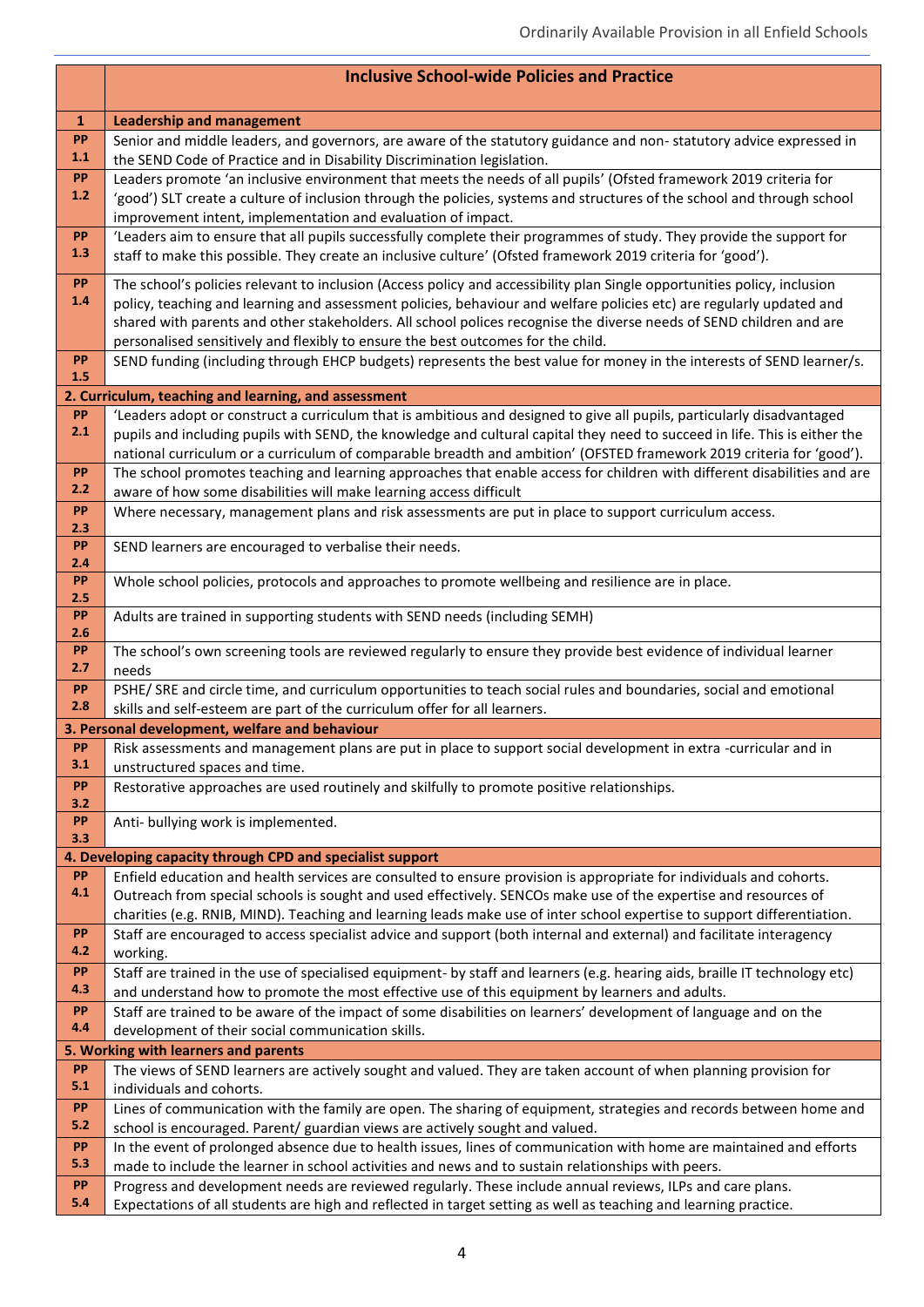|                     | <b>QFT1. Curriculum Planning</b>                                                                                                                                                                              |                    | <b>QFT2. Teaching Pedagogy and Practice</b>                                                                                                                                                          |
|---------------------|---------------------------------------------------------------------------------------------------------------------------------------------------------------------------------------------------------------|--------------------|------------------------------------------------------------------------------------------------------------------------------------------------------------------------------------------------------|
| <b>QFT</b><br>$1.1$ | A culture of inclusivity and value of all learners is<br>expressed clearly in the school's vision and is evident in all<br>aspects of school culture including the SDP.                                       | <b>QFT</b><br>2.1  | Teacher questioning is targeted and effective in<br>ensuring all learners are included and that all are<br>supported to develop higher order thinking skills.                                        |
| <b>QFT</b><br>1.2   | Inclusive teaching is promoted through CPD and is<br>measured through school evaluation paperwork and<br>procedures. Peer observation and coaching are<br>encouraged.                                         | <b>QFT</b><br>2.2  | Teachers model the learning process explicitly and<br>unpack the steps learners should adopt to be<br>successful. Success criteria are explicit and shared in<br>child appropriate language.         |
| <b>QFT</b><br>1.3   | Best practice planning (schemes of work, medium term<br>planning and lesson by lesson planning) is collaborative<br>and draws on the expertise of specialists.                                                | <b>QFT</b><br>2.3  | Teachers model and explicitly develop learning<br>behaviours such as team work, turn taking, critical<br>thinking, creative play and exploration, personal<br>expression and reflection.             |
| <b>QFT</b><br>1.4   | Planning ensures that a clear sequence of learning is<br>identified with definite learning and assessment<br>outcomes. The sequence and outcomes are shared with<br>learners throughout the learning pathway. | <b>QFT</b><br>2.4  | Teachers model and reinforce basic skills alongside the<br>learning of knowledge and concepts e.g. literacy<br>(speaking and listening, reading and writing) numeracy<br>and IT.                     |
| <b>QFT</b><br>1.5   | Success criteria / steps to success are explicit and relevant<br>to the assessment focus of key outcomes. Elements of the<br>criteria are personalised to meet the needs of individual<br>learners.           | <b>QFT</b><br>2.5  | Learning is 'chunked' to ensure learners motivation<br>and engagement is maintained. Stamina is developed<br>over time.                                                                              |
| <b>QFT</b><br>1.6   | Planning ensures a logical progression from one area of<br>knowledge/ set of skills to the next so that new learning is<br>built on previous learning to enable the transfer of prior<br>learning.            | <b>QFT</b><br>2.6  | Collaborative learning is structured to encourage peer<br>to peer modelling and learning. Pair and small group<br>talk is integral to lesson structures.                                             |
| <b>QFT</b><br>1.7   | Adults take account of individual learners' targets when<br>planning to ensure appropriate scaffolding and challenge<br>is present for each child.                                                            | <b>QFT</b><br>2.7  | Teacher exposition and questioning is effective and<br>precise. Teacher language is positive and most teacher<br>talk is about learning (not behaviour).                                             |
| <b>QFT</b><br>1.8   | Engagement, enjoyment and learner confidence and self-<br>esteem, are significant factors in all planning.                                                                                                    | <b>QFT</b><br>2.8  | Preparation and thinking time are provided-learners<br>are coached to offer answers or opinions in a public<br>forum. Pre-teaching and opportunities for 'over<br>learning' are provided.            |
| QFT<br>1.9          | The selection of activities and resources designed to<br>promote engagement and enthusiasm for learning is an<br>important consideration in planning.                                                         | <b>QFT</b><br>2.9  | Outcomes (especially assessment outcomes) are<br>varied in style and genre including spoken word, visual<br>and physical.                                                                            |
| <b>QFT</b><br>1.10  | Teachers plan outcomes with an awareness of the<br>importance of celebrating success of all learners. Work is<br>'published' and learners praised and rewarded for<br>progress and effort.                    | <b>QFT</b><br>2.10 | Learning approaches are varied and where possible,<br>multi- sensory. Learners are encouraged to ask<br>questions, hypothesise and explore ideas. Learning is<br>mostly active, and learner centred. |
| <b>QFT</b><br>1.11  | Teachers plan the best use of the learning space to<br>facilitate the learning of all and especially those with any<br>identified need. Seating plans support progress for all.                               | <b>QFT</b><br>2.11 | 'Brain' breaks, movement breaks and sensory breaks<br>as well as refocus activities are responsive to the<br>concentration and motivation needs of the learners.                                     |
| <b>QFT</b><br>1.12  | Learning spaces are effectively maintained without<br>distracting clutter. Lighting and noise levels are adjusted,<br>and seating plans ensure positive working partnerships.                                 | <b>QFT</b><br>2.12 | Merits, points, postcards, tokens and motivational<br>activities are used to reinforce the value of effort and<br>progress regardless of ability.                                                    |

## **Section A: Quality First Teaching for all learners including those with SEND (QFT)**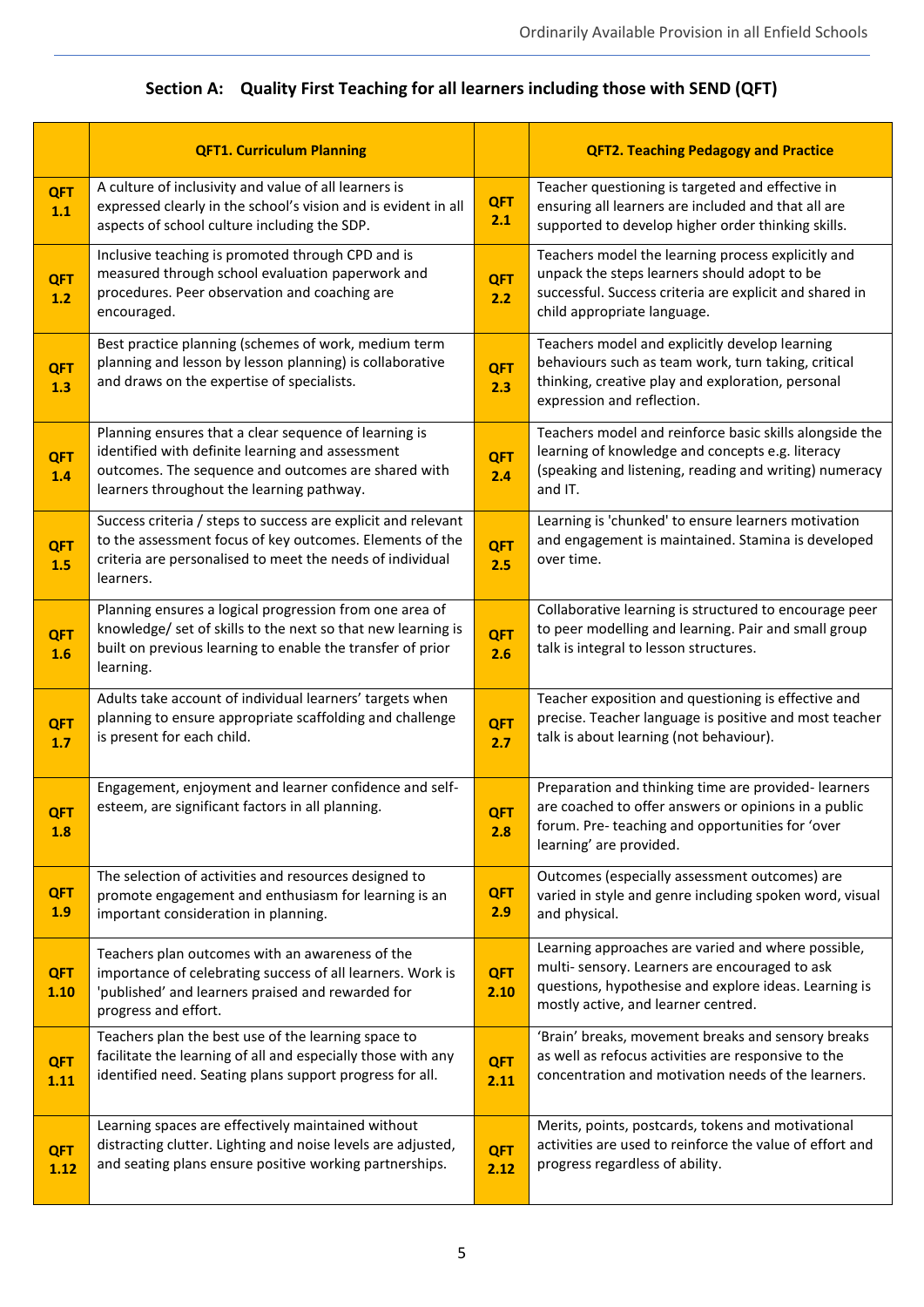|                    | <b>QFT3. Assessment, Feedback and Reporting</b>                                                                                                                                                                                                                                      |                    | <b>QFT4. Resources, Materials and Equipment</b>                                                                                                                                                                                             |  |
|--------------------|--------------------------------------------------------------------------------------------------------------------------------------------------------------------------------------------------------------------------------------------------------------------------------------|--------------------|---------------------------------------------------------------------------------------------------------------------------------------------------------------------------------------------------------------------------------------------|--|
| <b>QFT</b><br>3.1  | Teacher or student written feedback and/ or<br>conferencing (in line with school policies) is<br>constructive. It identifies the next steps required for the<br>learner to progress. All feedback recognises the needs of<br>the individual and focusses on what the learner can do. | <b>QFT</b><br>4.1  | A learner with SEN could be provided with<br>organisational resources such as a visual timetable.<br>Other organisational resources (planners, white<br>boards, target sheets, graphic organisers) may be<br>beneficial for the whole class |  |
| <b>QFT</b><br>3.2  | Feedback is a (verbal or written) dialogue. The learners'<br>reflections are encouraged. Evidence of progress may be<br>gathered through photographs.                                                                                                                                | <b>QFT</b><br>4.2  | Scaffolding and differentiated resources are<br>provided to allow access to comparable learning as<br>that of other students. Resources recognise the<br>learning style preferences of the child.                                           |  |
| <b>QFT</b><br>3.3  | Expectations of the learner are high, and advice<br>identifies specific strategies for improvement. Teachers<br>follow up advice to see that the learning has been<br>embedded.                                                                                                      | <b>QFT</b><br>4.3  | Differentiated and alternative resources e.g.<br>manipulatives are sensitively produced and routinely<br>offered to all learners.                                                                                                           |  |
| QFT<br>3.4         | Learners are encouraged to evaluate their own progress<br>rather than to rank themselves against their peers.<br>Teachers are sensitive to learners' perceptions of<br>themselves when sharing information about rankings<br>and groupings.                                          | <b>QFT</b><br>4.4  | Reading comprehension is developed through active<br>reading approaches e.g. chunking, sequencing, cloze<br>etc. Collaborative learning through talk supports<br>deep understanding and personal response                                   |  |
| <b>QFT</b><br>3.5  | Internal assessment tasks are differentiated where<br>appropriate to avoid SEN learners regularly 'failing' in<br>universal tasks undertaken by their peers.                                                                                                                         | <b>QFT</b><br>4.5  | Instructions or stepped directions are provided in<br>personalised formats e.g. checklists and task<br>planners. 'What a good one looks like' models<br>demonstrate what an outcome should look like.                                       |  |
| <b>QFT</b><br>3.6  | Extra time, alternative venues and special arrangements<br>(including adapted resources and papers) are applied in<br>internal assessments if applicable in external<br>assessments.                                                                                                 | <b>QFT</b><br>4.6  | Literacy support (spelling banks, colourful semantics,<br>dictionaries, sentence starters, graphic organisers<br>etc) are provided to support reading and writing.                                                                          |  |
| <b>QFT</b><br>3.7  | Learners are provided with scaffolding resources to<br>allow access to activities provided for their peers.                                                                                                                                                                          | <b>QFT</b><br>4.7  | Creative, flexible and fluid differentiation is used to<br>enable access to universal resources                                                                                                                                             |  |
| <b>QFT</b><br>3.8  | Readers or scribes are provided where appropriate (in<br>internal and external assessment situations).                                                                                                                                                                               | <b>QFT</b><br>4.8  | Longer reading and writing tasks are chunked with<br>supporting notes or frames e.g. sentence starters,<br>vocabulary banks etc.                                                                                                            |  |
| <b>QFT</b><br>3.9  | Alternatives to writing (e.g. oral responses) are<br>considered. Scribing is offered where appropriate.                                                                                                                                                                              | <b>QFT</b><br>4.9  | Resources and / or tasks are reformatted e.g. into<br>more visual genres such as posters or cartoons.                                                                                                                                       |  |
| <b>QFT</b><br>3.10 | Where behaviour or lack of effort has hindered<br>progress, learners are encouraged to recognise how to<br>close the gap between ability and attainment. Grouping<br>decisions recognise ability rather than behaviour.                                                              | <b>QFT</b><br>4.10 | Where possible/appropriate, a handout of the<br>power point or lesson notes to help in preparation<br>for or retention of the lesson content is provided for<br>individuals or for the class.                                               |  |
| <b>QFT</b><br>3.11 | Disapplication, special arrangements and special<br>consideration applications are submitted for<br>examination board/NCA consideration.                                                                                                                                             | <b>QFT</b><br>4.11 | Visuals are provided to support and illuminate<br>challenging literacy or numeracy tasks.                                                                                                                                                   |  |
| <b>QFT</b><br>3.12 | All examination and assessment success is celebrated<br>equally as a representation of progress and effort rather<br>than attainment.                                                                                                                                                | <b>QFT</b><br>4.12 | Homework tasks recognise the learning and<br>organisational abilities of learners. Where possible,<br>space and support to do homework is provided.                                                                                         |  |

## **Section A Quality First Teaching for all learners including those with SEND (QFT)**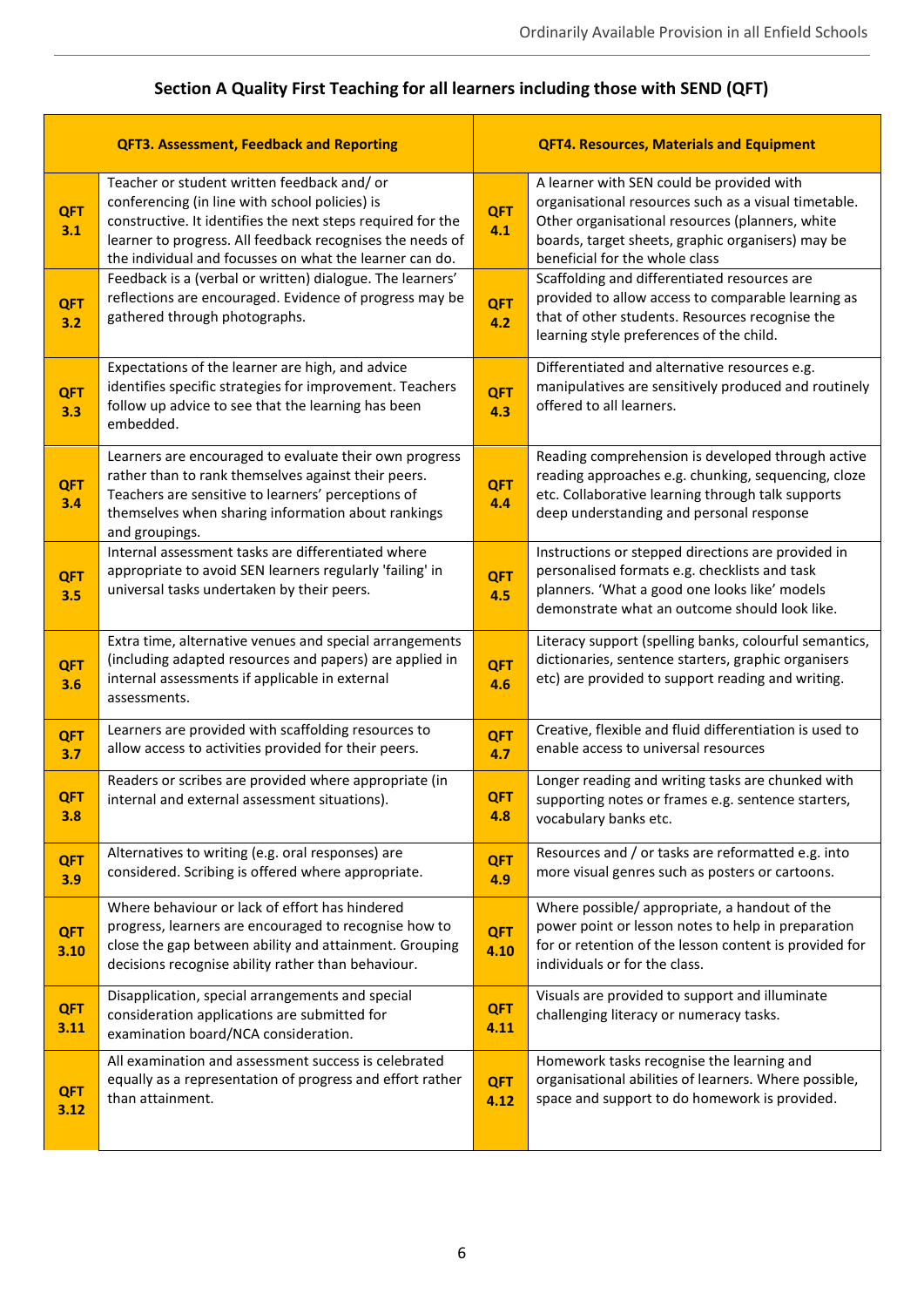## **Section B: Ordinarily Available Provision by Broad Area of Need**

|                  | <b>Communication and Interaction (CI)</b><br><b>Ordinarily Available Provision (in addition to section A QFT)</b>                                                                                     |
|------------------|-------------------------------------------------------------------------------------------------------------------------------------------------------------------------------------------------------|
|                  | Specialist CPD for individual professionals or for groups of professionals can be accessed through the<br>Autism Educational Trust and through Enfield professional services and outreach facilities. |
|                  | 1. Learning environments                                                                                                                                                                              |
| CI<br>1.1        | The learning atmosphere in the room is calm and purposeful.                                                                                                                                           |
| CI<br>$1.2$      | The environment is responsive to learners need i.e. rich and varied for some learners and calm and quiet for<br>others. Learners are offered sensory breaks when the environment is over stimulating. |
| CI<br>1.3        | Teachers consider how sensory stimuli (visual, auditory, olfactory, temperature etc) impact on the ability of the<br>learner to concentrate and, where possible, make adjustments (see below)         |
|                  | 2. Curriculum, teaching and learning and assessment                                                                                                                                                   |
| CI<br>2.1        | Activities are sequenced into logical learning chains that signpost the progress of a task and maximise the<br>chances of success.                                                                    |
| CI<br>2.2        | Transition structures and routines etc are explicitly shared with and understood by the learner and adhered<br>to by the adults.                                                                      |
| <b>CI</b><br>2.3 | Verbal, auditory and written communication is supplemented with visual cues. Visual prompts include<br>representation of key vocabulary                                                               |
| CI<br>2.4        | Adults avoid using idiom, sarcasm or irony.                                                                                                                                                           |
| <b>CI</b><br>2.5 | Language (spoken and written) appropriate to the task and context is actively modelled by the teacher                                                                                                 |
| CI<br>2.6        | Clear linguistic signposting is modelled to mark the progress of a communication e.g. First, next, now                                                                                                |
| <b>CI</b><br>2.7 | Learners are given processing time.                                                                                                                                                                   |
| CI<br>2.8        | Tasks and outcomes are differentiated sensitively and appropriately.                                                                                                                                  |
| CI<br>2.9        | All learners' attempts at on task speech are acknowledged, supported and valued.                                                                                                                      |
| CI<br>2.10       | The density of the information being taught is reduced. Information is chunked and presented accessibly to<br>encourage active engagement.                                                            |
| CI<br>2.11       | Instructions are stepped. Recall and understanding are regularly checked.                                                                                                                             |
| CI<br>2.12       | Strategies to actively develop learners' imagination through story telling are employed e.g. with props and<br>prompts such as puppets, realia, story boxes.                                          |
| CI               | The learner's attention is sought before teaching progresses through use of their name followed by a clear                                                                                            |
| 2.13             | concise instruction e.g. 'Stop.'                                                                                                                                                                      |
| CI<br>2.14       | Adults plan with an awareness of the learner's sensory needs and factor in sensory breaks or changes of activity<br>where appropriate and possible.                                                   |
| CI               | Where possible, teachers vary the genre of any written pupil product to allow the learners strengths and                                                                                              |
| 2.15             | preferences to be accommodated (e.g. rather than a written report, a verbal or diagrammatic response may                                                                                              |
|                  | demonstrate pupil understanding)                                                                                                                                                                      |
| CI<br>2.16       | A school wide audit of teaching and learning pedagogy and the curriculum (structures, content, resourcing and                                                                                         |
| CI               | staffing) will ensure inclusion for students with communication and interaction needs<br>Review of SDP priorities is undertaken to identify where developments to teaching and learning might support |
| 2.17             | children with communication and interaction and other common ASD needs.                                                                                                                               |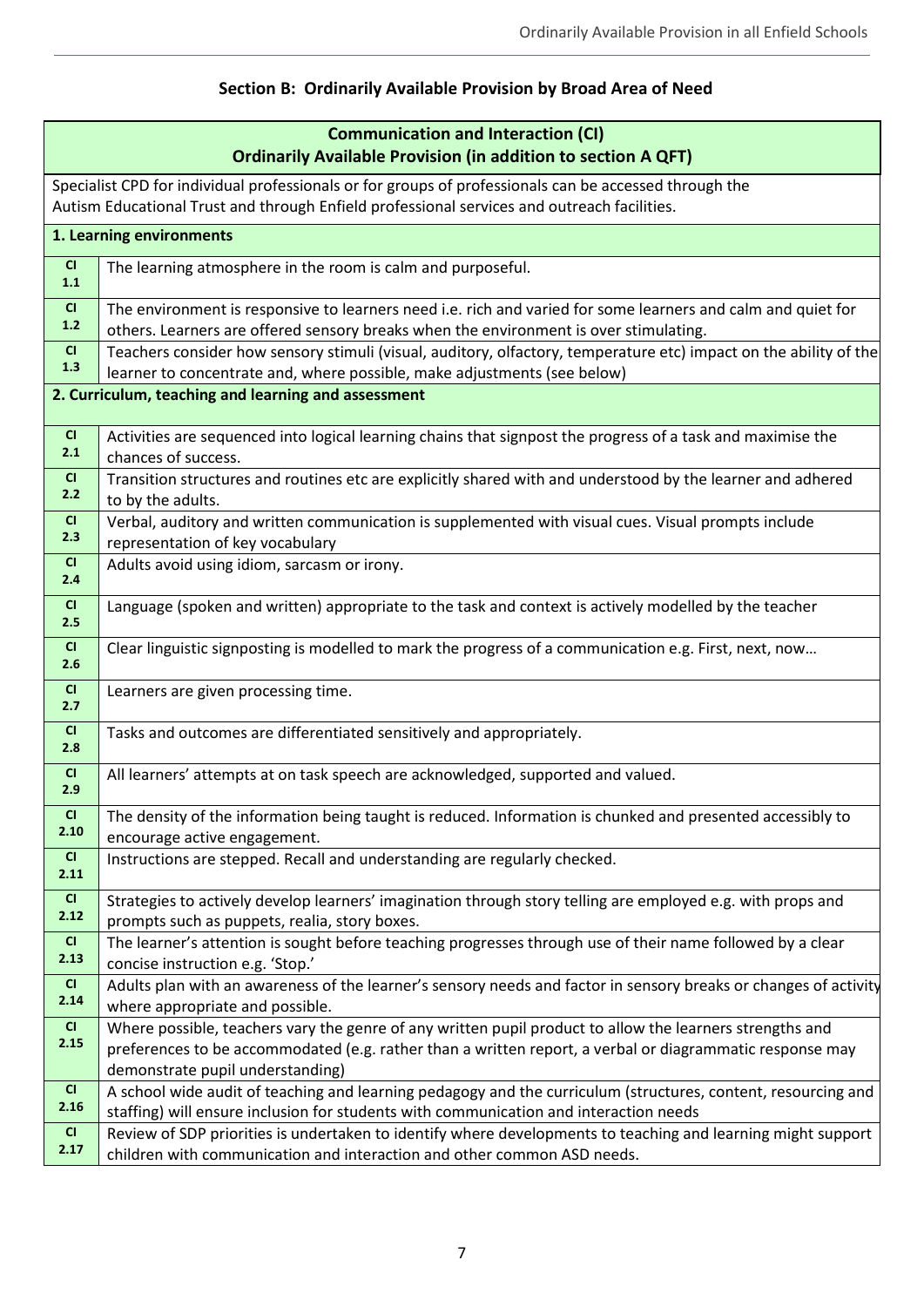| 3. Resources                 |                                                                                                                                                                                                                          |
|------------------------------|--------------------------------------------------------------------------------------------------------------------------------------------------------------------------------------------------------------------------|
| CI<br>3.1                    | Timers (where helpful), visual timetables and chunking are used to keep learners focussed on tasks. Dense texts<br>are minimised or chunked to encourage access and engagement.                                          |
| CI<br>3.2                    | Information is presented in a variety of formats including diagrams, pictures, tables etc.                                                                                                                               |
| CI<br>3.3                    | Reading and writing tools such as graphic organisers, sentence stems, note making grids and cartoon strips are<br>provided to support independent learning activities.                                                   |
| CI<br>3.4                    | Alternative means of communication are used consistently where appropriate (Makaton, PECS, ICT and<br>symbols) in school and at home.                                                                                    |
|                              | 4. Personal development, welfare and behaviour                                                                                                                                                                           |
| CI<br>4.1                    | Learners' behaviour is managed as consistently as possible.                                                                                                                                                              |
| CI<br>4.2                    | Blanket policies, systems and practices are adjusted to facilitate inclusion.                                                                                                                                            |
| CI<br>4.3                    | Learners are actively prepared for changes to routines or expectations of them in a timely fashion.                                                                                                                      |
| CI.<br>4.4                   | Positive motivators are employed. The learner's interests and ambitions are well known to adults and are<br>employed to-courage effort and enthusiasm.                                                                   |
| CI<br>4.5                    | All adults working with the learner are aware of de-escalation techniques and de-escalation is instituted as soor<br>as a challenging situation emerges. Adults speak calmly and avoid shouting.                         |
| CI<br>4.6                    | Adults are aware of body language; their own and that of the learner's peers.                                                                                                                                            |
| CI<br>4.7                    | Adults act promptly to address potential bullying.                                                                                                                                                                       |
| CI<br>4.8                    | A risk assessment has been conducted where outbursts are frequent or challenging. A risk assessment and<br>management plan has been agreed with parents and other key adults.                                            |
| CI<br>4.9                    | Where physical intervention is likely to be necessary, all adults are fully trained. Approaches have been agreed<br>in advance with senior leaders and parents.                                                          |
| CI<br>4.10                   | Triggers to inappropriate behaviour have been identified and preventative or diversionary measures have been<br>instituted                                                                                               |
| CI<br>4.11                   | Communication with home has been developed to share information about triggers and effective responses.                                                                                                                  |
|                              |                                                                                                                                                                                                                          |
| CI<br><b>PLUS</b>            | OAP PLUS: Examples of provision that will be 'ordinarily available' in some settings where resources allow. In<br>other settings this provision may be 'additional to' what is ordinarily available.                     |
| CIP<br>$\mathbf{1}$          | A safe, low stimulus place for the learner to go when necessary has been set up.                                                                                                                                         |
| <b>CIP</b><br>$\mathbf{2}$   | Adults are aware of and responsive to the learner's sensory needs and provide 'sensory breaks' or adjustments                                                                                                            |
| <b>CIP</b>                   | where appropriate and possible.<br>The lighting, temperature, visual stimuli, auditory distractions, smells and peer proximity issues that may                                                                           |
| 3                            | impact the learner's ability to focus on learning have been considered and minimised.                                                                                                                                    |
| <b>CIP</b><br>4              | Social situations are modelled through discussion, role play, simulation or through other teaching and learning<br>approaches. These may be delivered by trained adults outside of the main classroom (e.g. LASS groups) |
| <b>CIP</b><br>5.             | Learners are taught elements of the curriculum in small group sessions (where appropriate) to build confidence                                                                                                           |
| <b>CIP</b><br>6              | Learners are pre-taught key concepts and vocabulary to facilitate their ability to participate fully in whole class<br>learning.                                                                                         |
| <b>CIP</b><br>$\overline{7}$ | Social stories resources are produced and used (where appropriate) to guide learning behaviours                                                                                                                          |
| <b>CIP</b><br>8              | Symbols and signs are exhibited (where appropriate) to provide visible prompts and reminders.                                                                                                                            |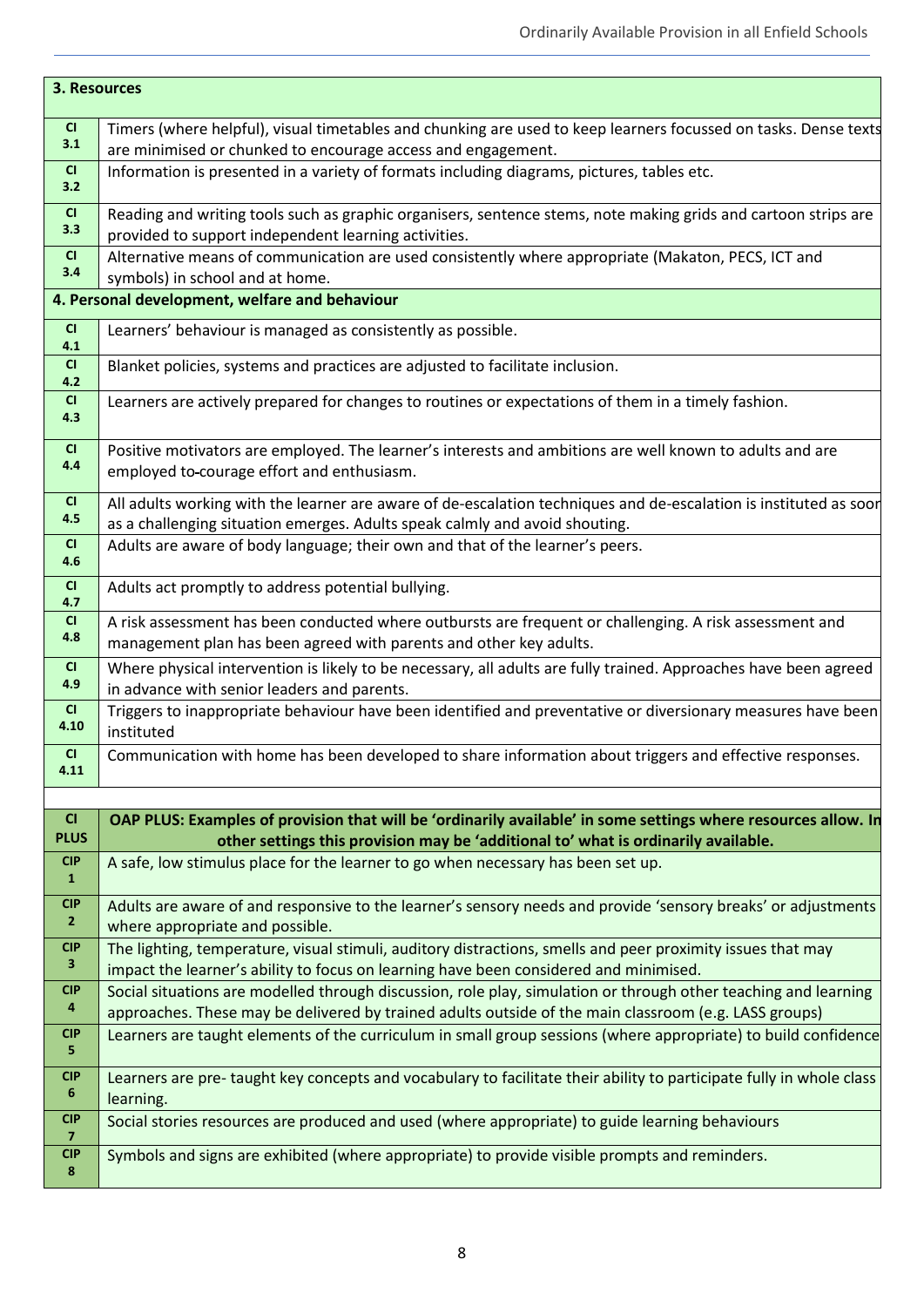|                        | <b>Cognition and Learning (LC)</b><br><b>Ordinarily Available Provision (in addition to section A)</b>                                                                                        |
|------------------------|-----------------------------------------------------------------------------------------------------------------------------------------------------------------------------------------------|
|                        | Specialist support and advice can be accessed through Enfield Educational Psychology Service, Enfield Health                                                                                  |
|                        | Services, Outreach from Enfield Special Schools (various), Enfield Learning Consultants (SEYIS) and through school<br>and inter-school teaching and learning practice and expertise.          |
| 1.                     | <b>Learning Environments</b>                                                                                                                                                                  |
| LC                     | Seating plans are used to promote supportive and purposeful learning experiences.                                                                                                             |
| $1.1$                  |                                                                                                                                                                                               |
| $\mathsf{LC}$<br>$1.2$ | Adults are deployed to ensure positive peer collaboration is enhanced not stifled.                                                                                                            |
| 2.                     | Curriculum, teaching and learning, and assessment                                                                                                                                             |
| ${\sf LC}$             | Stage and ability assessment frames and resources are used to set objectives and track progress e.g. KS1                                                                                      |
| 2.1                    | objectives may be more appropriate for a KS2 child with MLD.                                                                                                                                  |
| $\mathsf{LC}$          | SENCO and teacher/s review the learning needs of the learner to identify where changes in teaching or                                                                                         |
| 2.2                    | learning approaches would accelerate progress. Discuss with parents if appropriate.                                                                                                           |
| LC<br>2.3              | SENCO and teacher/s implement a learning skills programme to promote a shared awareness of what                                                                                               |
| LC                     | constitutes effective learning for this learner.                                                                                                                                              |
| 2.4                    | SENCO and teacher/s (and other adults) ensure the evidence base upon which planning for and                                                                                                   |
| LC                     | implementation of interventions and other provision, is secure and fit for purpose.<br>SENCO, line mangers and teacher/s monitor and evaluate the effectiveness of adjustments, modifications |
| 2.5                    | and differentiation and share information and good practice approaches across curriculum areas.                                                                                               |
| ${\sf LC}$             | Teachers use the teaching and learning good practice strategies identified in section 1 of this document.                                                                                     |
| 2.6                    |                                                                                                                                                                                               |
| ${\sf LC}$<br>2.7      | Activities are sequenced into logical learning chains that signpost the progress of a task and maximise the                                                                                   |
| LC                     | chances of success.                                                                                                                                                                           |
| 2.8                    | Adults plan with an awareness of the learner's cognitive needs and factor in support activities and resources                                                                                 |
| LC                     | where appropriate.<br>Verbal, auditory and written communication is supplemented with visual and kinaesthetic cues. Visual prompts                                                            |
| 2.9                    | include representation of key vocabulary                                                                                                                                                      |
| LC                     | Language (spoken and written) appropriate to the task and context is actively modelled by the teacher                                                                                         |
| 2.10                   |                                                                                                                                                                                               |
| LC<br>2.11             | Clear linguistic signposting is modelled to mark the progress of a communication e.g. First, next, now                                                                                        |
| ${\sf LC}$<br>2.12     | Learners are given processing time.                                                                                                                                                           |
| LC<br>2.13             | Tasks and outcomes are differentiated sensitively and appropriately.                                                                                                                          |
| LC<br>2.14             | Collaborative learning features in lesson planning and delivery.                                                                                                                              |
| $\mathsf{LC}$<br>2.15  | Reading and writing is supported and prepared for through high -quality talk activities.                                                                                                      |
| LC                     | All learners' attempts at on task talk are acknowledged, supported and valued.                                                                                                                |
| 2.16                   |                                                                                                                                                                                               |
| $\mathsf{LC}$<br>2.17  | The density of the information being taught is reduced. Information is chunked and presented accessibly to<br>encourage active engagement.                                                    |
| LC                     | Instructions are stepped. Recall and understanding are regularly checked.                                                                                                                     |
| 2.18                   |                                                                                                                                                                                               |
| LC<br>2.19             | Strategies to actively develop learners' imagination through story telling are employed e.g. with props and                                                                                   |
|                        | prompts such as puppets, realia, story boxes.                                                                                                                                                 |
| LC<br>2.20             | Learning expectations and steps to success are explicitly explained. Success criteria have been differentiated for<br>the learner.                                                            |
| $\mathsf{LC}$          | Where possible, teachers vary the genre of any written pupil product to allow the learners strengths and                                                                                      |
| 2.21                   | preferences to be accommodated (e.g. rather than a written report, a verbal or diagrammatic response may                                                                                      |
|                        | demonstrate pupil understanding). IT produced outcomes are encouraged and facilitated where possible.                                                                                         |
| ${\sf LC}$<br>2.22     | Differentiation (by resource, task, grouping, adult intervention) is creative and sensitive to ensure access                                                                                  |
| LC                     | to the learning and to promote self-esteem and inclusion.                                                                                                                                     |
| 2.23                   | The use of multi-sensory approaches is common practice in all learning spaces and subjects, and<br>particularly for students with identified needs                                            |
|                        |                                                                                                                                                                                               |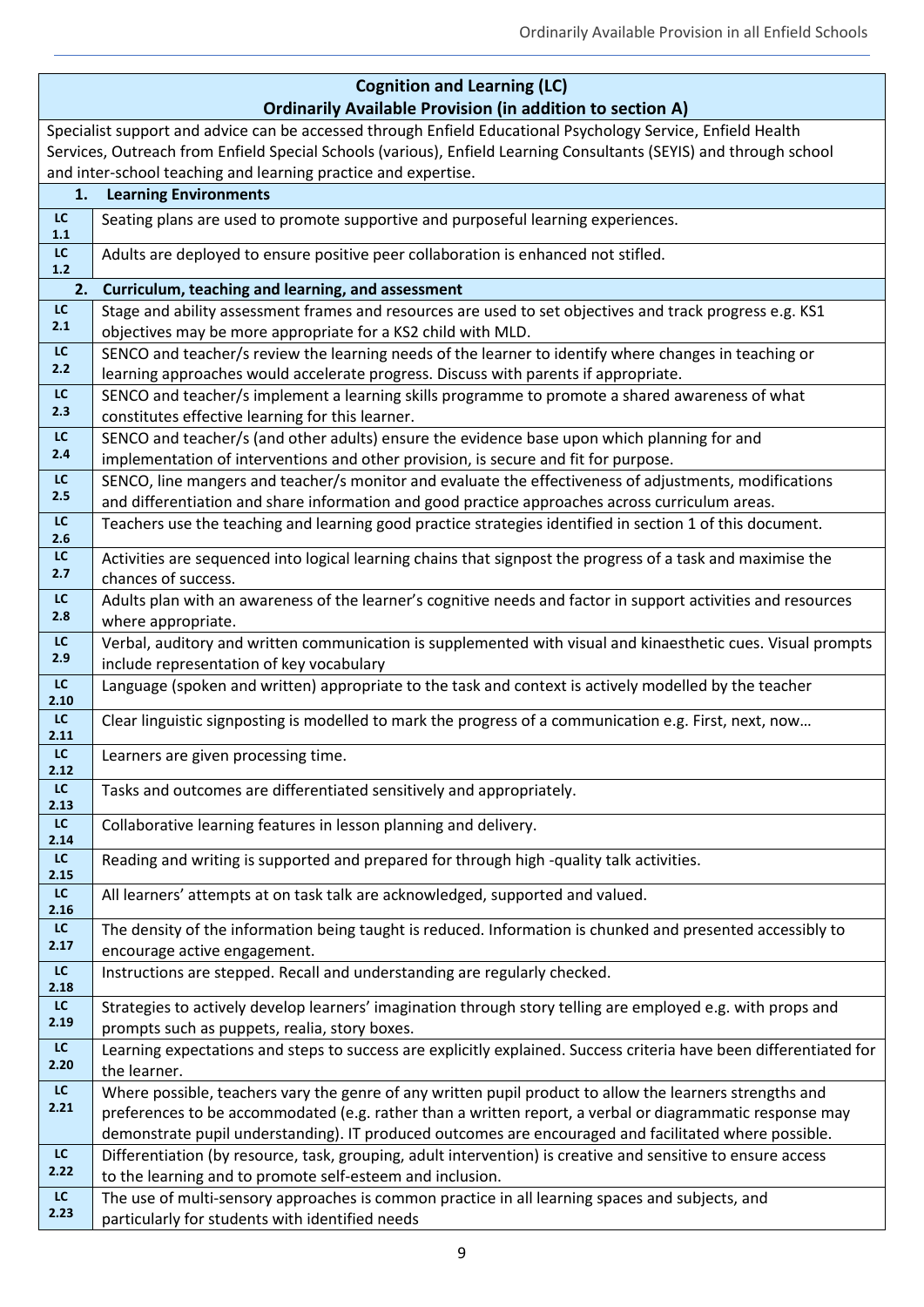| LC<br>2.24                            | Teaching with a focus on literacy and numeracy transferable skills is common in all subjects and learning<br>areas.                                                                                      |
|---------------------------------------|----------------------------------------------------------------------------------------------------------------------------------------------------------------------------------------------------------|
| LC<br>2.25                            | Teaching with an awareness of learning theory including motor skills development, phonics and CPA<br>(concrete-pictorial- abstract) learning approaches is promoted.                                     |
| LC<br>2.26                            | Access to high quality IT based learning is common in all subject areas for all students and especially those<br>with identified needs.                                                                  |
| $\mathsf{LC}$<br>2.27                 | Adults are trained in supporting students with general and specific learning difficulties                                                                                                                |
| 3.                                    | <b>Resources</b>                                                                                                                                                                                         |
| LC<br>3.1                             | Information is presented in a variety of formats including diagrams, pictures, tables etc.                                                                                                               |
| LC<br>3.2                             | Reading and writing tools such as graphic organisers, sentence stems, note making grids and cartoon strips are<br>provided to support independent learning activities.                                   |
| $\overline{LC}$<br>3.3                | Differentiated tasks and resources are sensitively and appropriately produced and deployed                                                                                                               |
| LC<br>3.4                             | Homework is differentiated by resource and outcome. Checks are made to ensure the learner has copied<br>instructions accurately.                                                                         |
| LC<br>3.5                             | Self- esteem and ambition is boosted through celebration of abilities and positive values. Motivators are<br>used to encourage positive attitudes to learning. Independence and resilience is developed. |
| 4.                                    | Personal development, welfare and behaviour                                                                                                                                                              |
| LC                                    | Adults are aware of the potential social and communication difficulties the learner may experience and take                                                                                              |
| 4.1                                   | measure to support peer relationships.                                                                                                                                                                   |
| LC                                    | Positive motivators are employed. The learner's interests and ambitions are well known to adults and are                                                                                                 |
| 4.2                                   | employed to encourage effort and enthusiasm.                                                                                                                                                             |
| LC<br>4.3                             | Adults act promptly to address potential bullying                                                                                                                                                        |
|                                       |                                                                                                                                                                                                          |
| LC.<br>PLU                            | OAP PLUS: Examples of provision that will be 'ordinarily available' in some settings where resources allow. In                                                                                           |
| S.                                    | other settings this provision may be 'additional to' what is ordinarily available.                                                                                                                       |
| <b>LCP</b><br>$\mathbf{1}$            | Individualised visual timetables are constructed and used to share what is coming next.                                                                                                                  |
| <b>LCP</b><br>$\overline{2}$          | Specialised resources (e.g. IT based programmes) are provided to support the learners acquisition of key skills.                                                                                         |
| LCP                                   | Learners are taught elements of the curriculum in one to one or small group settings (where appropriate)                                                                                                 |
| $\mathbf{3}$                          | to build confidence and support access.                                                                                                                                                                  |
| <b>LCP</b><br>$\overline{\mathbf{4}}$ | Learners are pre-taught key concepts and vocabulary to facilitate their ability to participate fully in whole class<br>learning.                                                                         |
| <b>LCP</b>                            |                                                                                                                                                                                                          |
| ${\bf 5}$                             | Social stories resources are produced and used (where appropriate) to guide learning behaviours                                                                                                          |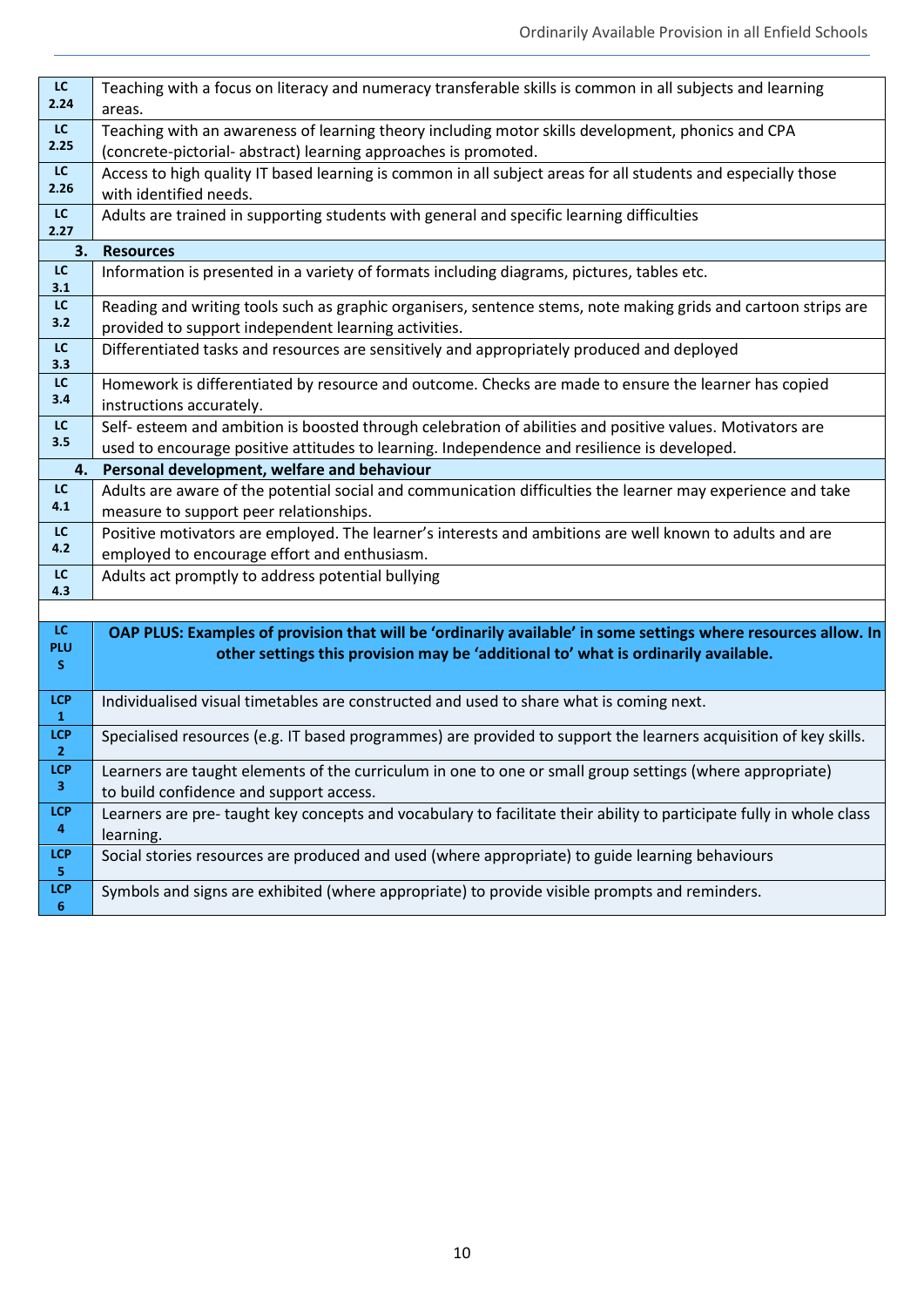# **Social Emotional and Mental Health Needs (SEMH)**

|                    | <b>Ordinarily Available Provision (in addition to section A QFT)</b>                                                           |
|--------------------|--------------------------------------------------------------------------------------------------------------------------------|
|                    | Enfield Child and Adolescent Mental Health Service (CAMHS), Enfield Educational Psychology Service, Early help                 |
|                    | services, health services, Enfield Behaviour Support Service and SEYIS. Outreach can also be accessed from                     |
|                    | Enfield Special Schools (various), Enfield Virtual School (if appropriate) and charities such as MIND.                         |
|                    | 1. Environments                                                                                                                |
| <b>SE</b><br>$1.1$ | School leaders and teachers consider how room layout and seating plans can be used to encourage                                |
| 2.                 | positive learning experiences and minimise distraction and frustration.<br><b>Curriculum Teaching and learning, assessment</b> |
| <b>SE</b>          | The teacher builds success into planning by focussing on aspects of the curriculum the learner enjoys.                         |
| 2.1                |                                                                                                                                |
| <b>SE</b>          | Opportunities to give the learner responsibility are actively sought and supported.                                            |
| 2.2                |                                                                                                                                |
| <b>SE</b>          | Teachers emphasise choice and offer take up time to encourage learners to make positive choices.                               |
| 2.3<br><b>SE</b>   | Activities and tasks are chunked more finely and allow movement and respite time.                                              |
| 2.4                |                                                                                                                                |
| <b>SE</b>          | Reasonable adjustments to take account of the emotional, mental and physical distress that the learner                         |
| 2.5                | may feel as a result of the underlying cause but also of the symptoms are made.                                                |
| <b>SE</b>          | Expectations of the learner are clear, and consistency required.                                                               |
| 2.6                |                                                                                                                                |
| <b>SE</b><br>2.7   | Adults work in partnership with parents and guardians so that home and school messages align.                                  |
| <b>SE</b>          | Transitions and changes over time (changes of teacher, of class, of school) are prepared for by the adults                     |
| 2.8                | who then prepare the learner by activating coping strategies.                                                                  |
| <b>SE</b>          | Distracting, calming or therapeutic activities that can reduce stress are used.                                                |
| 2.9                |                                                                                                                                |
| <b>SE</b>          | A record of when symptoms manifest themselves, is kept to identify patterns, triggers and effective                            |
| 2.10               | therapies.                                                                                                                     |
| <b>SE</b><br>2.11  | Adults are aware of how to use tone and body language to redirect the learner.                                                 |
| <b>SE</b>          | The causes of the behaviour rather than the behaviour where ever possible are addressed. (i.e. reduce the                      |
| 2.12               | stress, improve self- esteem etc).                                                                                             |
| <b>SE</b>          | Positive behaviours are reinforced through rewards.                                                                            |
| 2.13               |                                                                                                                                |
| <b>SE</b><br>2.14  | Expectations are reinforced through positive teaching.                                                                         |
| <b>SE</b>          | High quality SEMH education features within the curriculum and in enrichment provision.                                        |
| 2.15               |                                                                                                                                |
| <b>SE</b>          | Choice is offered but within a limited range to promote some independence and responsibility.                                  |
| 2.16               |                                                                                                                                |
| 3.                 | <b>Resources</b>                                                                                                               |
| <b>SE</b><br>3.1   | Plans and programmes are updated regularly to recognise growing maturity and development.                                      |
| <b>SE</b>          | Play based activities are used regularly.                                                                                      |
| 3.2                |                                                                                                                                |
| <b>SE</b>          | Distraction techniques or objects are used to encourage learners to set aside harmful activities such as                       |
| 3.3                | self- harming.                                                                                                                 |
| <b>SE</b>          | Positive scripts with set patterns of language are prepared so that the learner understands what to expect.                    |
| 3.4                | 4 a. Personal development, welfare and behaviour<br><b>For individual learners with SEMH issues</b>                            |
| <b>SE</b>          | Consistent and positive messages about how the learner is valued are extended by all adults.                                   |
| 4a.1               |                                                                                                                                |
| <b>SE</b>          | There is flexibility and responsiveness in the approaches that will support positive behaviour.                                |
| 4a.2               |                                                                                                                                |
| <b>SE</b><br>4a.3  | Reasonable adjustments are made to recognise behaviour difficulties as well as learning needs.                                 |
| <b>SE</b>          | Adults understand the context behind behaviours.                                                                               |
|                    |                                                                                                                                |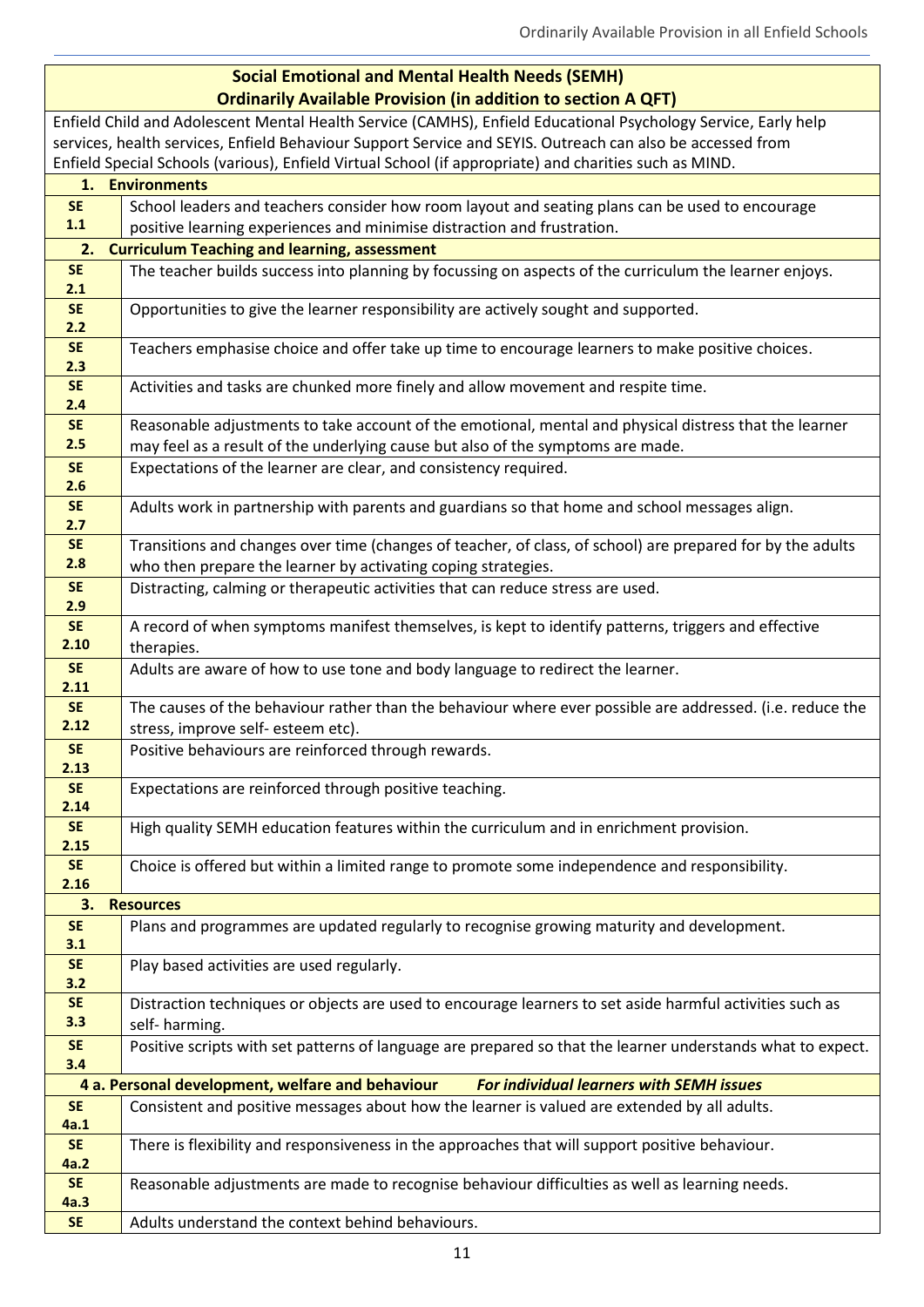| 4a.4                          |                                                                                                                                                                                       |
|-------------------------------|---------------------------------------------------------------------------------------------------------------------------------------------------------------------------------------|
| <b>SE</b><br>4a.5             | Adults recognise the communication messages that underpin the behaviour.                                                                                                              |
| <b>SE</b>                     | The learner is provided with models of alternative, more positive behaviour.                                                                                                          |
| 4a.6<br><b>SE</b>             | Adults allow choice and offer alternatives.                                                                                                                                           |
| 4a.7<br><b>SE</b>             | Social skills programmes to teach the learner alternative ways of getting needs met are provided.                                                                                     |
| 4a.8                          |                                                                                                                                                                                       |
| <b>SE</b><br><b>4a.9</b>      | Adults anticipate potentially challenging transitions and plan to maintain calm and control.                                                                                          |
| <b>SE</b>                     | Relationships are promoted and mediated through buddy systems, circle time, clubs and activities.                                                                                     |
| 4a.10                         | Encourage learners to take responsibility for each other.                                                                                                                             |
| <b>SE</b><br>4a.11            | Restorative processes are implemented wherever possible.                                                                                                                              |
| <b>SE</b><br>4a.12            | Adults recognise potential triggers to conflict and distress and take preventative action.                                                                                            |
| <b>SE</b>                     | Opportunities to build trust between the learner and a named adult are actively sought. The learner is                                                                                |
| 4a.13                         | encouraged to confide in trusted peers as well as in adults.                                                                                                                          |
| <b>SE</b><br>4a.14            | All adults regularly in contact with the learner are aware of the context of the learner's behaviour without<br>breaching confidentiality                                             |
| <b>SE</b>                     | Adults communicate and liaise regularly with home to ensure that the whole picture is visible to school                                                                               |
| 4a.15                         | and parents/ guardians.                                                                                                                                                               |
| <b>SE</b>                     | Careful measures are implemented to manage transitions between settings (e.g. pre-school settings to                                                                                  |
| 4a.16                         | primary to secondary) but also between classes and teachers within a phase. Continuity is maintained in at<br>least some aspect of the learner's school life.                         |
| <b>SE</b>                     | Professional advice is sought and acted on and adults work in partnership to identify appropriate support                                                                             |
| 4a.17                         | for looked after children, children in need, bereaved children and children living away from a parent (e.g.                                                                           |
|                               | forces children).                                                                                                                                                                     |
| <b>SE</b>                     | Multi- agency expertise is used where behaviours suggest anxiety, abuse, self- harming, substance abuse,                                                                              |
| 4a.18                         | eating disorders or other possible child protection concerns.                                                                                                                         |
|                               | 4 b. Personal development, welfare and behaviour<br><b>School wide systems and approaches</b>                                                                                         |
| <b>SE</b><br>4b.1             | Adults are trained in supporting students with general and particular SEMH needs.                                                                                                     |
| <b>SE</b>                     | The school's own screening tools are reviewed regularly to ensure they provide best evidence of                                                                                       |
| 4b.2                          | individual learner needs.                                                                                                                                                             |
| <b>SE</b>                     | Learners with suspected SEMH issues are screened regularly to ensure their educational and welfare                                                                                    |
| 4b.3                          | needs are being met.                                                                                                                                                                  |
| <b>SE</b><br>4 <sub>b.4</sub> | Learners demonstrating behaviours that are a cause for concern are screened appropriately to ensure<br>that no underlying needs including communication difficulties are going unmet. |
| <b>SE</b>                     | External advice is sought and acted upon in a timely fashion.                                                                                                                         |
| 4b.5                          |                                                                                                                                                                                       |
| <b>SE</b><br>4b.6             | Whole school policies, protocols and approaches to promote wellbeing and resilience are in place.                                                                                     |
| <b>SE</b>                     | The whole school behaviour policy has a clear set of values and procedures and is applied                                                                                             |
| 4 <sub>b.7</sub>              | consistently. However, where reasonable adjustments can be made, children with SEMH will have                                                                                         |
|                               | that policy tailored to suit their needs.                                                                                                                                             |
| <b>SE</b><br>4b.8             | Restorative approaches are used routinely and skilfully to promote positive relationship repair.                                                                                      |
| <b>SE</b><br>4 <sub>b.9</sub> | Anti- bullying work is implemented.                                                                                                                                                   |
| <b>SE</b>                     | PSHE/ SRE and circle time as well as curriculum time are used to teach social rules and boundaries,                                                                                   |
| 4b.10                         | social and emotional skills and self-esteem.                                                                                                                                          |
|                               |                                                                                                                                                                                       |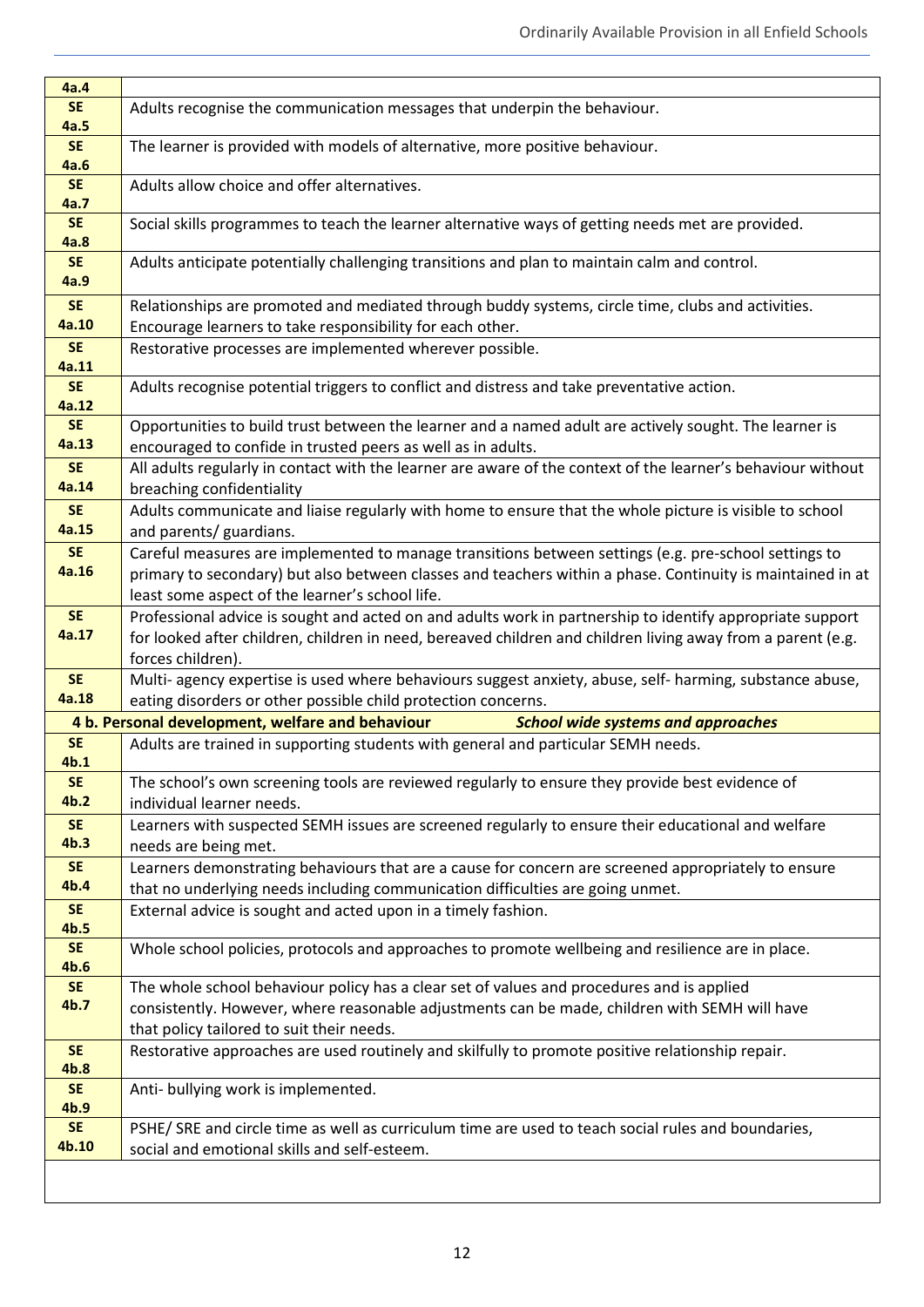| <b>SEP</b>      | OAP PLUS: Examples of provision that will be 'ordinarily available' in some settings where resources         |
|-----------------|--------------------------------------------------------------------------------------------------------------|
|                 | allow. In other settings this provision may be 'additional to' what is ordinarily available.                 |
| <b>SEP</b>      | Staff are trained in de-escalation and distraction techniques. De-escalation scripts are shared and          |
| $\mathbf{1}$    | applied.                                                                                                     |
| <b>SEP</b>      | All key adults are trained to implement all aspects of the learner's risk assessment relating to             |
| $\overline{2}$  | physically challenging behaviour (e.g. Approach training)                                                    |
| <b>SEP</b>      | All significant adults are trained in attachment theory and attachment difficulties aware approaches         |
| 3 <sup>1</sup>  |                                                                                                              |
| <b>SEP</b><br>4 | A trusted key adult, preferably with training, is identified to build a relationship with the learner.       |
| <b>SEP</b>      | A time out safe space for reflection is provided.                                                            |
| 5.              |                                                                                                              |
| <b>SEP</b>      | Small group or one to one support is provided for the learners (with a counsellor, mentor or trusted         |
| 6               | adult).                                                                                                      |
| <b>SEP</b>      | Small group opportunities are available to support learners' academic needs, build self-esteem and           |
| $\overline{7}$  | prime them for success in the classroom.                                                                     |
| <b>SEP</b>      | Nurture groups are implemented to support the learner to build successful relationships and make             |
| 8               | learning and developmental progress.                                                                         |
| <b>SEP</b>      | Small social skills groups are available to provide learners with opportunities to verbalise SEMH issues and |
| 9               | to develop coping strategies.                                                                                |
| <b>SEP</b>      | Social stories and scripts are constructed and used to remind learners of expectations and to modify         |
| 10              | behaviour.                                                                                                   |
| <b>SEP</b>      | Buddy or peer mentor schemes are set up.                                                                     |
| 11              |                                                                                                              |
| <b>SEP</b>      | External specialist support is accessed for learners at risk.                                                |
| 12              |                                                                                                              |
| <b>SEP</b>      | Adults have access to a school nurse who is able to provide advice personalised to the learner.              |
| 13              |                                                                                                              |
| <b>SEP</b>      | Staff working with learners with SEMH receive group or individual support.                                   |
| 14              |                                                                                                              |
| <b>SEP</b>      | The learner is placed in a nurture group setting or in a place where similar approaches can be applied.      |
| 15              |                                                                                                              |
| <b>NB</b>       | Section 3 provides further advice from specialists for adults working with learners with SEMH                |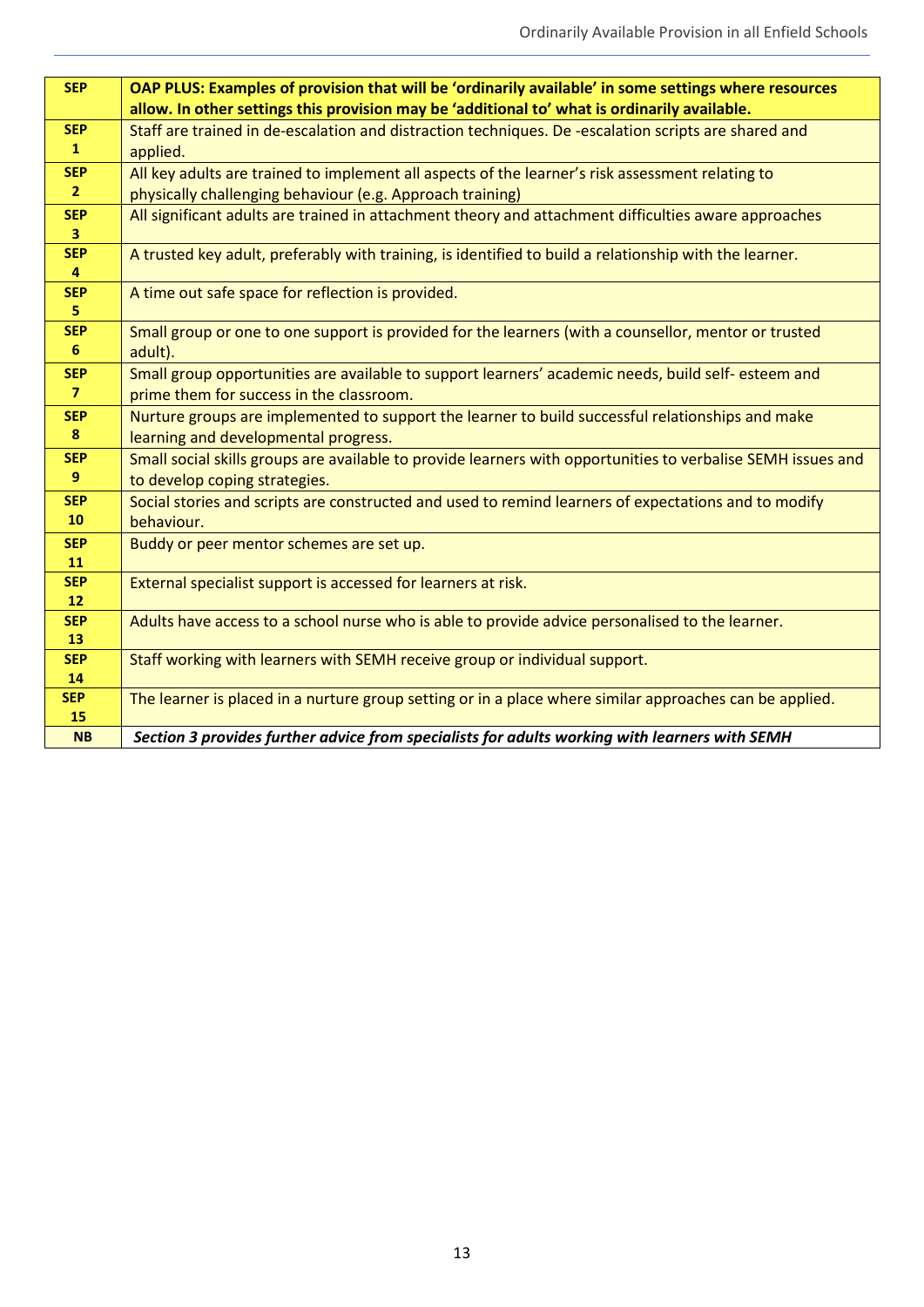|                         | <b>Physical and Sensory Needs</b>                                                                                                                                                                                |
|-------------------------|------------------------------------------------------------------------------------------------------------------------------------------------------------------------------------------------------------------|
|                         | <b>Ordinarily Available Provision (in addition to section A QTS)</b>                                                                                                                                             |
|                         | 1. Hearing Impairment (HI)                                                                                                                                                                                       |
| 1.                      | <b>Environments</b>                                                                                                                                                                                              |
| HI<br>$1.1$             | Learners are seated near the front of the class with a clear view of the teachers face and any visual data.<br>Support oral text with visuals.                                                                   |
| HI<br>$1.2$             | Learners are seated away from background noises e.g. fans, heaters, windows. A quiet working<br>environment is maintained.                                                                                       |
| HI<br>1.3               | The pupil is seated where s/he has best view of the teacher and peers to facilitate lip-reading. This is<br>usually on the window side of the room. The learner is seated 1-2 metres from the teaching position. |
| HI<br>1.4               | The pupil is seated away from sources of background noise e.g. heaters, computers, busy sinks etc.                                                                                                               |
| HI<br>1.5               | The teacher faces the pupil to provide the best listening and lip-reading conditions.                                                                                                                            |
| HI<br>1.6               | The teacher avoids positioning him/herself with back to a window/light source                                                                                                                                    |
|                         | 1. Curriculum, teaching and learning and assessment                                                                                                                                                              |
| HI<br>2.1               | Instructions are delivered clearly and at an appropriate volume.                                                                                                                                                 |
| HI                      | Adults check that the lesson content has been understood. Adults repeat and rephrase and have the learner                                                                                                        |
| 2.2                     | repeat back key instructions. The learner is encouraged to ask questions, clarify and confirm.                                                                                                                   |
| HI<br>2.3               | The quantity of work is reduced whilst still fulfilling the objective of the lesson where appropriate.                                                                                                           |
| HI<br>2.4               | Adults are aware of the pupil's particular difficulties accessing all speech sounds (spelling, word attack<br>skills).                                                                                           |
| HI<br>2.5               | Comprehension is checked through discussion and sensitive questioning. Adults do not assume that a<br>hearing-impaired child will understand what he/she can read.                                               |
| HI                      | Extra time for taking notes is provided.                                                                                                                                                                         |
| 2.6                     |                                                                                                                                                                                                                  |
| HI<br>2.7               | Extra time to complete tasks/exams is provided.                                                                                                                                                                  |
| HI<br>2.8               | Dictation or similar tasks requiring simultaneous writing and lip reading (which is impossible) are<br>avoided.                                                                                                  |
| HI<br>2.9               | Time for listening, thinking and responding are provided.                                                                                                                                                        |
| H <sub>II</sub><br>2.10 | Homework requirements are fully noted in diary.                                                                                                                                                                  |
| HI<br>2.11              | Adults avoid turning their backs on the learner or engaging activity which obscures the mouth e.g.<br>walking around the room. bending over equipment etc                                                        |
| HI<br>2.12              | Adults use clear diction, with normal rhythm and intonation. Lip movements are not exaggerated                                                                                                                   |
| H <sub>II</sub><br>2.13 | Exam concessions (e.g. scribe, small space venue) are implemented for internal as well as public exams.                                                                                                          |
| HI<br>2.14              | Opportunities to extend the pupil's language are grasped.                                                                                                                                                        |
| H <sub>II</sub><br>2.15 | Information/instructions is/are broken down into chunks.                                                                                                                                                         |
| HI<br>2.16              | The learner's understanding of instructions and information when seated in large groups such as                                                                                                                  |
|                         | assemblies or exam halls, is checked.                                                                                                                                                                            |
| 3. Resources<br>3.1     |                                                                                                                                                                                                                  |
| 3.2                     | Additional time/guidance for completion of all activities is given.<br>Information is made available in visual format.                                                                                           |
| 3.3                     | Appropriate modification of reading materials is made.                                                                                                                                                           |
| 3.4                     | Alternative methods of presenting information e.g. use of flash cards are considered.                                                                                                                            |
| 3.5                     | A variety of methods for recording information e.g. computer, diagram, mind map are employed.                                                                                                                    |
|                         | 4. Personal development, welfare and behaviour                                                                                                                                                                   |
|                         |                                                                                                                                                                                                                  |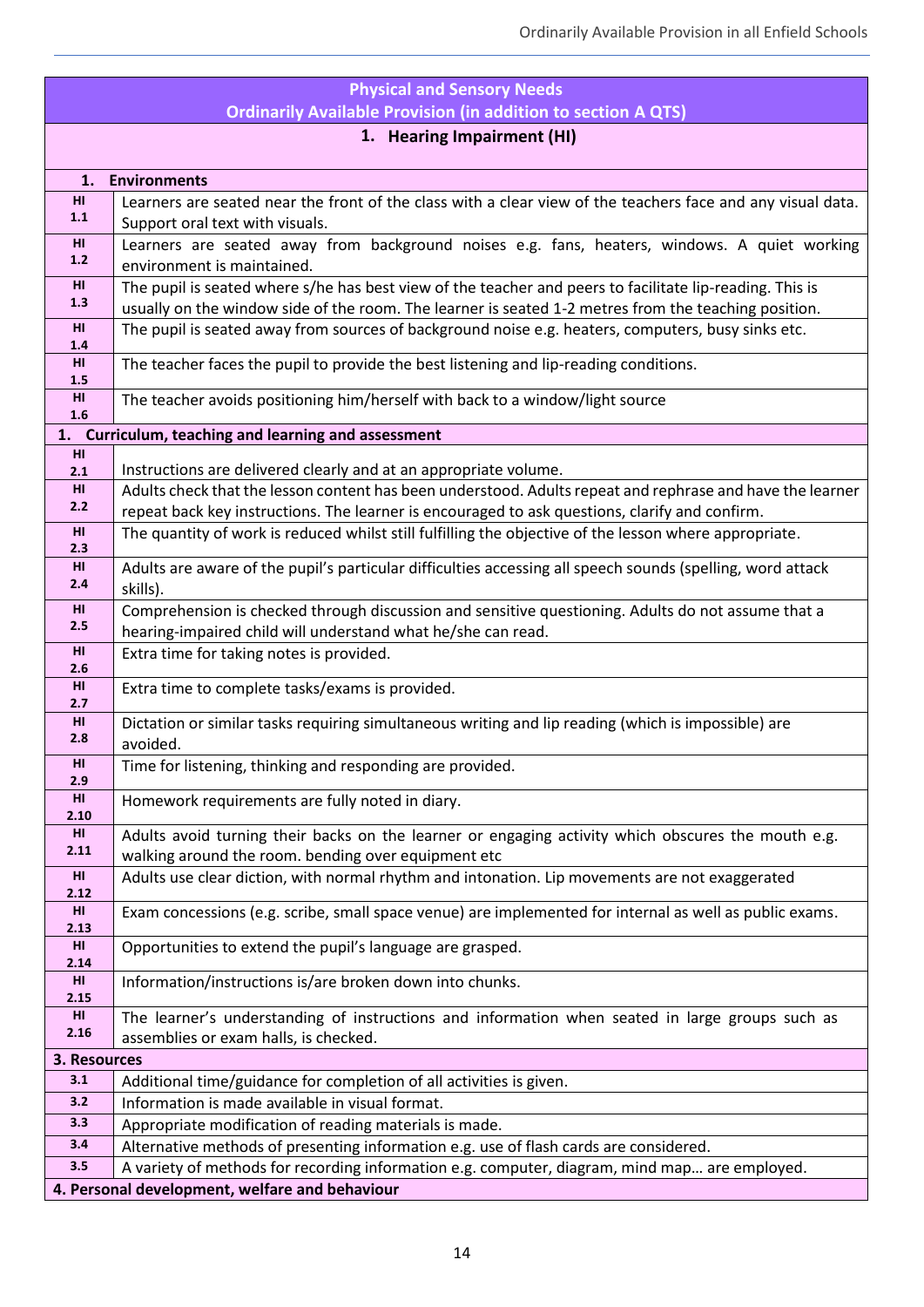| H <sub>II</sub><br>4.1                   | The health and safety needs of a child with partial or no hearing particularly in high risk areas such as PE,<br>technology and science, have been considered. |
|------------------------------------------|----------------------------------------------------------------------------------------------------------------------------------------------------------------|
| HI                                       | Medical information provided by appropriate specialists has been shared and read.                                                                              |
| 4.2                                      |                                                                                                                                                                |
| H1<br>4.3                                | Adults are aware that hearing impaired pupils may have immature and delayed language relative to the                                                           |
|                                          | severity of their hearing loss and differentiate accordingly.                                                                                                  |
| HI<br>4.4                                | Pupils are encouraged to make effective use of any amplification provided                                                                                      |
| HI                                       | Peer awareness of pupil's disability and associated needs (as appropriate and in agreement with the                                                            |
| 4.5                                      | pupil and parent) is promoted.                                                                                                                                 |
| HI<br>4.6                                | Any hearing aids or amplification systems are checked regularly to ensure they are in full working order                                                       |
| HI                                       |                                                                                                                                                                |
| 4.7                                      | Adults are aware that the learner may lip read comments by other learners and adults.                                                                          |
|                                          |                                                                                                                                                                |
| HI                                       | OAP PLUS: Examples of provision that will be 'ordinarily available' in some settings where resources                                                           |
| <b>Plus</b>                              | allow. In other settings this provision may be 'additional to' what is ordinarily available.                                                                   |
| HIP <sub>1</sub>                         | HI role models to support development of HI identity (as appropriate and in agreement with the pupil                                                           |
|                                          | and parent) are provided.                                                                                                                                      |
| HIP <sub>2</sub>                         | Key staff are trained in BSL, Makaton, PECs or other appropriate communication systems where possible.                                                         |
| HIP <sub>3</sub>                         | Specialist teachers or instructors provide support for HI learners.                                                                                            |
| HIP 4                                    | Adults make appropriate use of scribes.                                                                                                                        |
| HIP <sub>5</sub>                         | Classroom noise is minimised e.g. by adding felt pads inside pencil pots. Ensure table and chair legs                                                          |
| HIP <sub>6</sub>                         | have rubber feet and echoes are dampened e.g. by using fabric and displays to cover bare walls                                                                 |
| HIP <sub>7</sub>                         | A base room with acoustic adaptions is made available to HI learners.<br>Hearing loop technology is made available in some or all learning spaces              |
| HIP <sub>8</sub>                         | Information is pre-taught or shared in advance of the lesson.                                                                                                  |
|                                          |                                                                                                                                                                |
|                                          |                                                                                                                                                                |
|                                          | 2. Visual Impairment (VI)                                                                                                                                      |
|                                          |                                                                                                                                                                |
| 1. Environments<br>VI                    |                                                                                                                                                                |
| $1.1\,$                                  | The impact of contrasting colour and shade when presenting material is considered. Heavily lined paper is                                                      |
| VI                                       | offered to partially sighted learners.<br>Contrasting colour is used to demarcate spaces and their functions.                                                  |
| $1.2$                                    |                                                                                                                                                                |
| V1<br>1.3                                | The lighting is reviewed to ensure an even light throughout the room or individual lighting.                                                                   |
| VI<br>1.4                                | Glare is avoided. The pupil is positioned away from direct sunlight and adjust blinds or curtains accordingly.                                                 |
| VI                                       | The teacher avoids positioning him/herself with back to a window/light source.                                                                                 |
| 1.5<br>VI                                | The pupil with a VI is seated near to the main teaching activity.                                                                                              |
| 1.6                                      |                                                                                                                                                                |
| VI<br>1.7                                | Passageways in classrooms and corridors are free of clutter.                                                                                                   |
| $\ensuremath{\mathsf{VI}}\xspace$<br>1.8 | Resources and equipment are organised and labelled to be easily accessible.                                                                                    |
|                                          | 2. Curriculum, teaching and learning, and assessment                                                                                                           |
| $\ensuremath{\mathsf{VI}}\xspace$        | All necessary examination concessions, both internal and external e.g. extra time, modified/enlarged print                                                     |
| 2.1                                      | papers, reader etc are applied for and in place.                                                                                                               |
| VI                                       | Alternative methods for recording information in the classroom and for homework are considered e. g.                                                           |
| 2.2                                      | audio.                                                                                                                                                         |
| VI<br>2.3                                | The pupil is addressed by name before being asked a question.                                                                                                  |
| VI                                       | Expectations of the volume of work to be produced is adjusted whilst still fulfilling the objective of                                                         |
| 2.4                                      | the lesson.                                                                                                                                                    |
| VI<br>2.5                                | Information is provided in advance of lesson so that the pupil has an opportunity to become familiar with<br>the content                                       |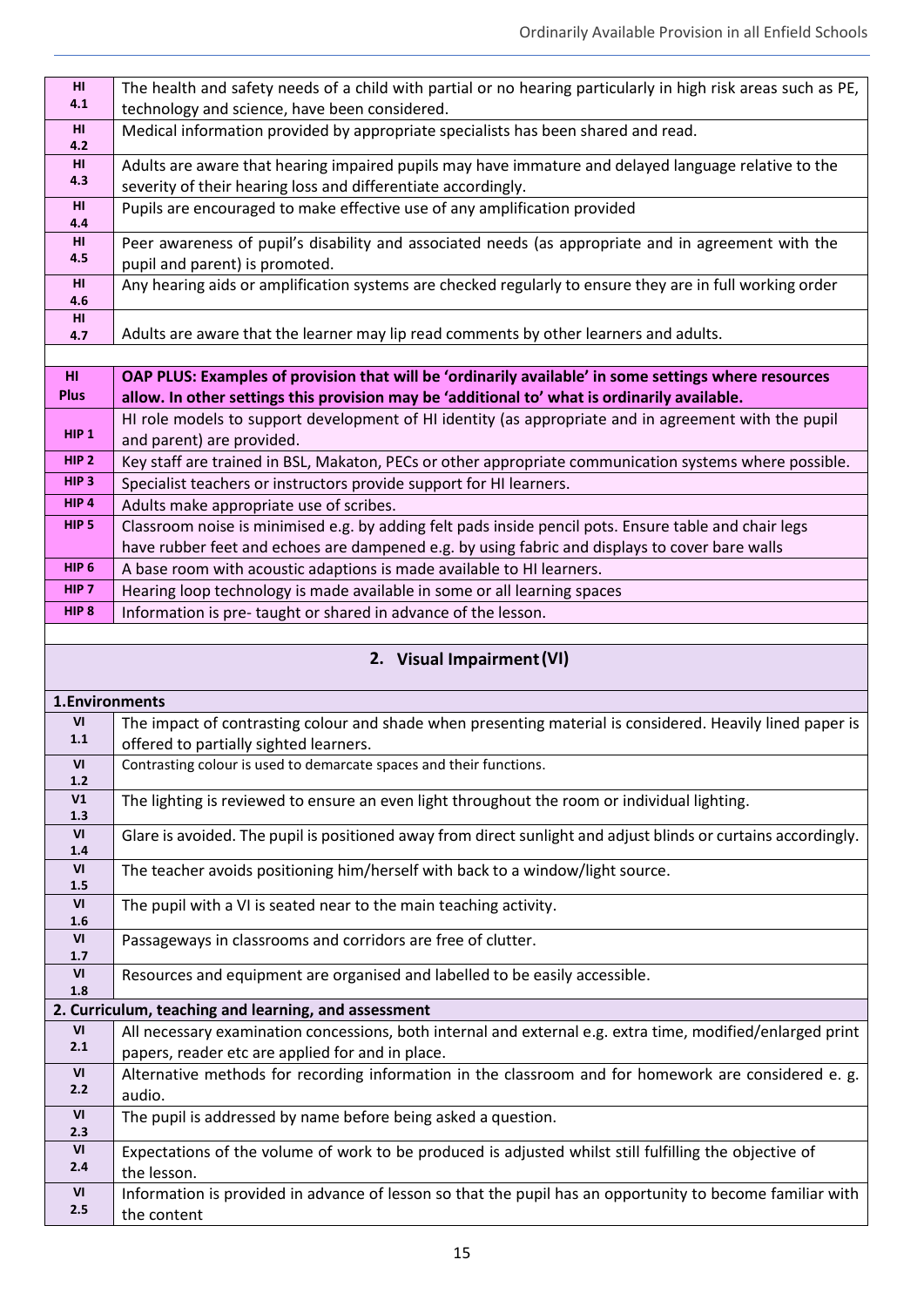| VI<br>2.6                                | Additional time is given for completion of all written/reading activities.                                                |
|------------------------------------------|---------------------------------------------------------------------------------------------------------------------------|
| $\ensuremath{\mathsf{VI}}\xspace$        | Supportive marking and assessment practices are employed.                                                                 |
| 2.7<br>VI                                | Information displayed in classrooms, corridors and on notice boards is in an accessible format.                           |
| 2.8                                      |                                                                                                                           |
| ${\sf VI}$<br>2.9                        | Information is recorded in a variety of formats e.g. computer, Dictaphone, diagram, mind maps.                            |
| 3. Resources                             |                                                                                                                           |
| ${\sf VI}$                               | Appropriate modifications are made of learning materials presented both at near and distance vision levels                |
| 3.1                                      | accompanied by verbal reinforcement of this information.                                                                  |
| $\ensuremath{\mathsf{VI}}\xspace$<br>3.2 | Only the relevant section of maps/diagrams are reproduced to reduce the amount of information that in<br>view.            |
| VI<br>3.4                                | Text formatting strategies e.g. Arial, size 14 point are employed.                                                        |
| VI                                       | "Accessibility Options" on the computer to enable pupil to individualise settings are used.                               |
| 3.5                                      | 4. Personal welfare and behaviour                                                                                         |
| VI                                       | The health and safety needs of a child with partial or no sight in particularly high risk areas such as PE,               |
| 4.1                                      | technology and science, have been considered.                                                                             |
| $\ensuremath{\mathsf{VI}}\xspace$        | Medical information provided by appropriate specialists has been shared and read.                                         |
| 4.2                                      |                                                                                                                           |
| $\ensuremath{\mathsf{VI}}\xspace$<br>4.3 | Peer awareness of pupil's disability and associated needs (as appropriate and in agreement with the                       |
|                                          | pupil and parent) is promoted.                                                                                            |
| H <sub>II</sub>                          | OAP PLUS: Examples of provision that will be 'ordinarily available' in some settings where resources                      |
| <b>PLUS</b>                              | allow. In other settings this provision may be 'additional to' what is ordinarily available.                              |
| HIP <sub>1</sub>                         | ICT, talking books and braille literature are regularly used resources.                                                   |
| HIP <sub>2</sub>                         | Reading apps for school and home use are encouraged.                                                                      |
| HIP <sub>3</sub>                         | Opportunities for the pupil to develop touch typing skills using recommended software are provided.                       |
| HIP 4                                    | A 3D printer to create physical representations is used.                                                                  |
| HIP <sub>5</sub>                         | The learner (and parents and key staff) are provided with mobility training (including use of canes)                      |
| HIP <sub>6</sub>                         | Information is made available in alternative formats e.g. e-books, audio format, large print books                        |
| HIP <sub>7</sub>                         | Large print dictionaries/atlas, talking calculator, heavy lined paper, high contrast rulers etc are provided.             |
| HIP <sub>7</sub>                         | Scribing is offered where appropriate.                                                                                    |
|                                          |                                                                                                                           |
|                                          | 3. Physical Disability (PD)                                                                                               |
| <b>1 Environments</b>                    |                                                                                                                           |
| <b>PD</b>                                | Flexible teaching arrangements are adopted, e.g. seating which allows learner to move to access the                       |
| 1.1                                      | lesson                                                                                                                    |
| <b>PD</b><br>1.2                         | All staff are aware of the implications of the physical impairment and its impact on different areas of the<br>curriculum |
| <b>PD</b>                                | Obstacles are removed so that the student can move freely from lesson to lesson.                                          |
| 1.3                                      |                                                                                                                           |
| <b>PD</b><br>1.4                         | Physical access issues such as ramps, toilets, lifts and classroom layout is considered.                                  |
| <b>PD</b><br>1.5                         | Sight lines of wheelchair users e.g. board height is considered.                                                          |
|                                          | 2. Curriculum, teaching and learning, and assessment                                                                      |
| <b>PD</b><br>2.1                         | A variety of methods for recording information e.g. computers is employed.                                                |
| <b>PD</b><br>2.2                         | Use of scribe is provided if required.                                                                                    |
| <b>PD</b><br>2.3                         | Extra time to complete tasks/exams is provided if appropriate.                                                            |
| <b>PD</b><br>2.4                         | A reduction in the quantity of information required is considered, if appropriate.                                        |
| <b>PD</b>                                | Extra time for taking notes is provided, if appropriate.                                                                  |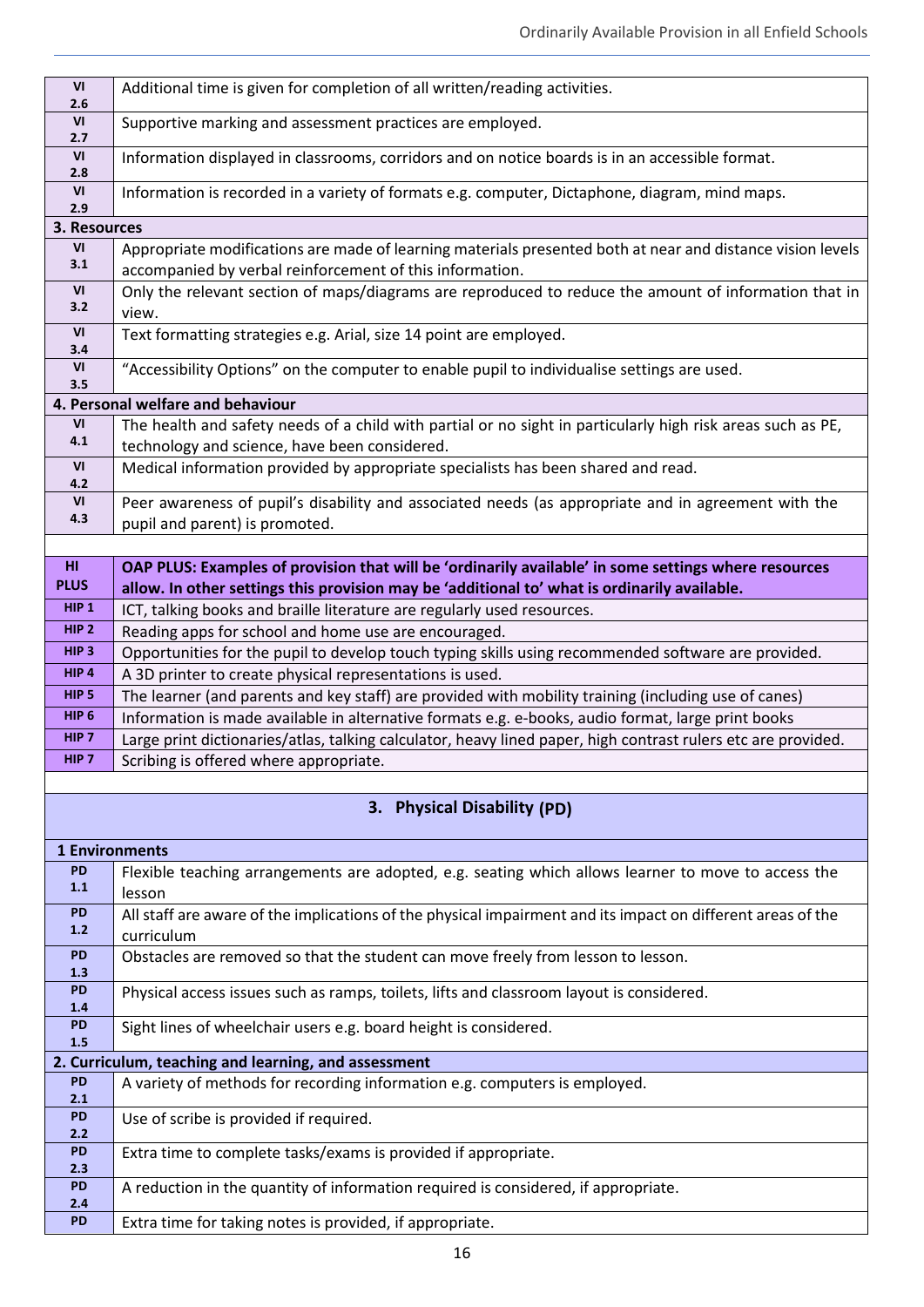| 2.5                          |                                                                                                                                                             |
|------------------------------|-------------------------------------------------------------------------------------------------------------------------------------------------------------|
| PD                           | Success in physical learning by adapting to learner response times is maximised e.g. by offering activities                                                 |
| 2.6                          | such as catching a bounced rather than a thrown ball; kicking a stationary rather than a moving ball.                                                       |
| <b>PD</b>                    | All examination access arrangements are in place.                                                                                                           |
| 2.7                          |                                                                                                                                                             |
| PD                           | Any specific arrangements for SATs/GCSEs/ are met. These are in place for internal formative tests as                                                       |
| 2.8                          | well as external examinations                                                                                                                               |
| PD                           | Key transitions are planned.                                                                                                                                |
| 2.9<br>PD                    |                                                                                                                                                             |
| 2.10                         | Adults ensure that the student feels included and is encouraged and praised to mitigate against potential                                                   |
|                              | low self-image                                                                                                                                              |
| 3. Resources                 |                                                                                                                                                             |
| PD<br>3.1                    | A wide variety of portable resources, e.g. writing slopes, coloured overlays, grips, etc are offered.                                                       |
| PD                           | Computers and audio-visual aids in the student's learning and teaching programme are employed.                                                              |
| 3.2                          |                                                                                                                                                             |
| PD                           | Necessary specialised equipment such as adapted keyboards, page turners, word boards or special                                                             |
| 3.3                          | desks are provided.                                                                                                                                         |
| PD                           | Alternative equipment such as a recorder if writing is difficult is provided.                                                                               |
| 3.4                          |                                                                                                                                                             |
|                              | 4. Personal development and welfare                                                                                                                         |
| PD<br>4.1                    | Peer awareness of pupil's disability and associated needs (as appropriate and in agreement with the                                                         |
|                              | pupil and parent) is promoted.                                                                                                                              |
| PD<br>4.2                    | Support for the student from classmates is encouraged.                                                                                                      |
| PD                           | Communication to prevent isolation is actively planned and mediated.                                                                                        |
| 4.3                          |                                                                                                                                                             |
| PD                           | Social skills are taught if necessary.                                                                                                                      |
| 4.4                          |                                                                                                                                                             |
| <b>PD</b><br>4.5             | Wheelchair users are talked to at their eye level whenever possible.                                                                                        |
|                              |                                                                                                                                                             |
| <b>PD</b>                    | OAP PLUS: Examples of provision that will be 'ordinarily available' in some settings where resources                                                        |
| <b>PLUS</b>                  | allow. In other settings these approaches may be 'additional to' what is ordinarily available.                                                              |
| <b>PDP</b>                   | Key staff are trained in moving and manual handling.                                                                                                        |
| $\mathbf{1}$                 |                                                                                                                                                             |
| <b>PDP</b>                   | Access to equipment and transport is arranged.                                                                                                              |
| 2 <sup>2</sup><br><b>PDP</b> |                                                                                                                                                             |
| $\mathbf{3}$                 | Mobility equipment such as walkers, standing frames, work chairs are purchased and serviced. Staff are                                                      |
| <b>PDP</b>                   | trained in supporting the use of this equipment.<br>Equipment designed to facilitate learning e.g. I-pads or similar personal IT equipment, grips, scissors |
| $\overline{\mathbf{4}}$      | height adjusted work stations, writing slopes, sports equipment are purchased and maintained.                                                               |
| <b>PDP</b>                   |                                                                                                                                                             |
| $\overline{\mathbf{5}}$      | Adapted equipment designed to meet personal care needs e.g. toileting facilities are purchased and                                                          |
| <b>PDP</b>                   | maintained. Appropriate staff are trained in the use of specialised personal care equipment.                                                                |
| $\boldsymbol{6}$             | The learning space layout is considered to ensure the learner's access to the learning and the social                                                       |
| <b>PDP</b>                   | interaction opportunities are optimised. Sight lines of wheelchair users are considered.                                                                    |
| $\overline{7}$               | The use of supporting adults is well planned to ensure that learning is supported but social interaction is                                                 |
| <b>PDP</b>                   | maximised, and resilience and independence promoted                                                                                                         |
| 8                            | Physical access adjustments are made e.g. ramps, toilets, lifts and classroom layouts.                                                                      |
| <b>PDP</b>                   | Small group motor skills and co-ordination work and/or work on physiotherapy/OT programme are                                                               |
| 9                            | provided.                                                                                                                                                   |
| <b>PDP</b>                   | Small group touch typing skills training is provided.                                                                                                       |
| 10                           |                                                                                                                                                             |
| <b>PDP</b>                   | Easels, portable reading racks or adjustable desks are provided where possible.                                                                             |
| 11                           |                                                                                                                                                             |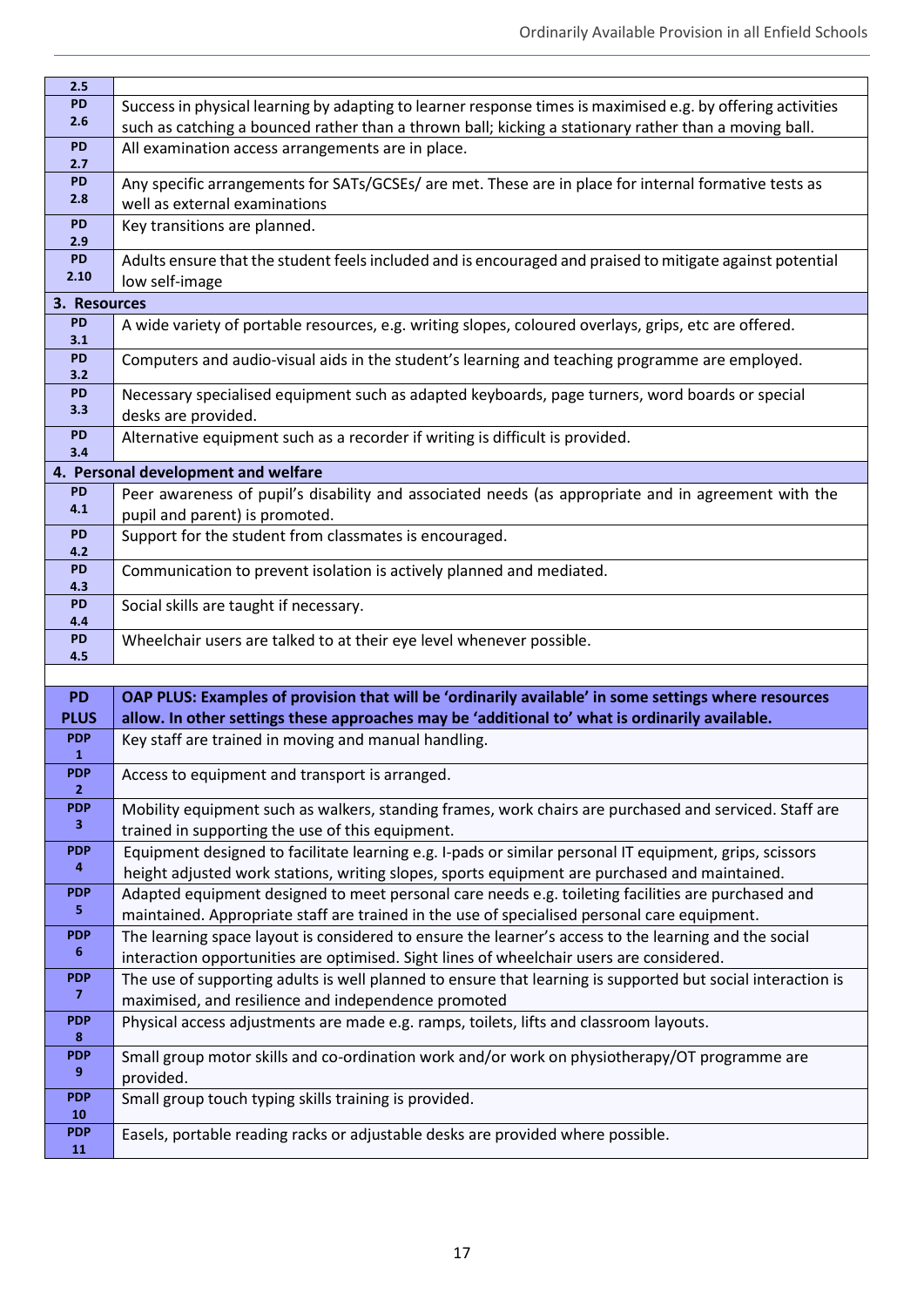#### **Section C**

# **Additional strategies to meet the needs of learners with particular SEND characteristics.**

Please use in conjunction with the broader areas of need expectations and advice detailed in sections A and B.

| <b>Autism Spectrum Difficulties</b>                                                                                                                                                                                       |                                                                                                         |
|---------------------------------------------------------------------------------------------------------------------------------------------------------------------------------------------------------------------------|---------------------------------------------------------------------------------------------------------|
| Specialist advice can be obtained through the Autism Educational Trust (see the school standards document) and<br>through Enfield Professional services. Outreach support is also available from Enfield Special Schools. |                                                                                                         |
| 1.                                                                                                                                                                                                                        | In the primary phase:                                                                                   |
| <b>ASD</b>                                                                                                                                                                                                                | Teach social skills using resources such as social skills picture books, circle time and comic strip    |
| 2.1                                                                                                                                                                                                                       | conversations.                                                                                          |
| <b>ASD</b>                                                                                                                                                                                                                | Construct a visual schedule.                                                                            |
| 2.2                                                                                                                                                                                                                       |                                                                                                         |
| <b>ASD</b>                                                                                                                                                                                                                | Teach learners play skills using designated play objects.                                               |
| 2.3                                                                                                                                                                                                                       |                                                                                                         |
| <b>ASD</b>                                                                                                                                                                                                                | Provide opportunities for imitative play.                                                               |
| 2.4<br><b>ASD</b>                                                                                                                                                                                                         |                                                                                                         |
| 2.5                                                                                                                                                                                                                       | Teach learners to communicate through pictures or objects.                                              |
| <b>ASD</b>                                                                                                                                                                                                                | Encourage communication of feelings through visuals and objects.                                        |
| 2.6                                                                                                                                                                                                                       |                                                                                                         |
| <b>ASD</b>                                                                                                                                                                                                                | Implement a buddy system.                                                                               |
| 2.7                                                                                                                                                                                                                       |                                                                                                         |
| 2.                                                                                                                                                                                                                        | In the secondary phase:                                                                                 |
| <b>ASD</b>                                                                                                                                                                                                                | Communicate with parents or carers through a home- school diary or similar tool.                        |
| 3.1                                                                                                                                                                                                                       |                                                                                                         |
| <b>ASD</b>                                                                                                                                                                                                                | Construct a visual colour coded timetable for all students                                              |
| 3.2<br><b>ASD</b>                                                                                                                                                                                                         |                                                                                                         |
| 3.3                                                                                                                                                                                                                       | Prepare learners for change by pre-teaching the concept and providing symbols.                          |
| <b>ASD</b>                                                                                                                                                                                                                | Teach social skills using resources such as social skills picture books, and in PSHE, drama and English |
| 3.4                                                                                                                                                                                                                       | discussion. Use moving image as well as comic strip conversations.                                      |
| <b>ASD</b>                                                                                                                                                                                                                | Provide visual reminders of deadlines.                                                                  |
| 3.5                                                                                                                                                                                                                       |                                                                                                         |
| <b>ASD</b>                                                                                                                                                                                                                | Provide time and resources to support recording and note making.                                        |
| 3.6                                                                                                                                                                                                                       |                                                                                                         |
| <b>ASD</b>                                                                                                                                                                                                                | Put in place special assessment approaches where appropriate. Assist revision and examination           |
| 3.7                                                                                                                                                                                                                       | preparation.                                                                                            |
|                                                                                                                                                                                                                           |                                                                                                         |
| <b>ASDP</b>                                                                                                                                                                                                               | OAP PLUS: Examples of provision that will be 'ordinarily available' in some settings where resources    |
|                                                                                                                                                                                                                           | allow. In other settings these approaches may be 'additional to' what is ordinarily available.          |
| <b>ASDP</b>                                                                                                                                                                                                               | Sign post the building (indoors and out) with visual cues to identify areas.                            |
| $\mathbf{1}$                                                                                                                                                                                                              |                                                                                                         |
| <b>ASDP</b><br>$\mathbf{2}$                                                                                                                                                                                               | Zone learning spaces into designated activity areas.                                                    |
| <b>ASDP</b><br>$\overline{\mathbf{3}}$                                                                                                                                                                                    | Identify a designated low stimulus relaxation area.                                                     |
| <b>ASDP</b>                                                                                                                                                                                                               | Designate a key worker member of staff to act as mentor and/or first responder.                         |
| $\overline{\mathbf{4}}$                                                                                                                                                                                                   |                                                                                                         |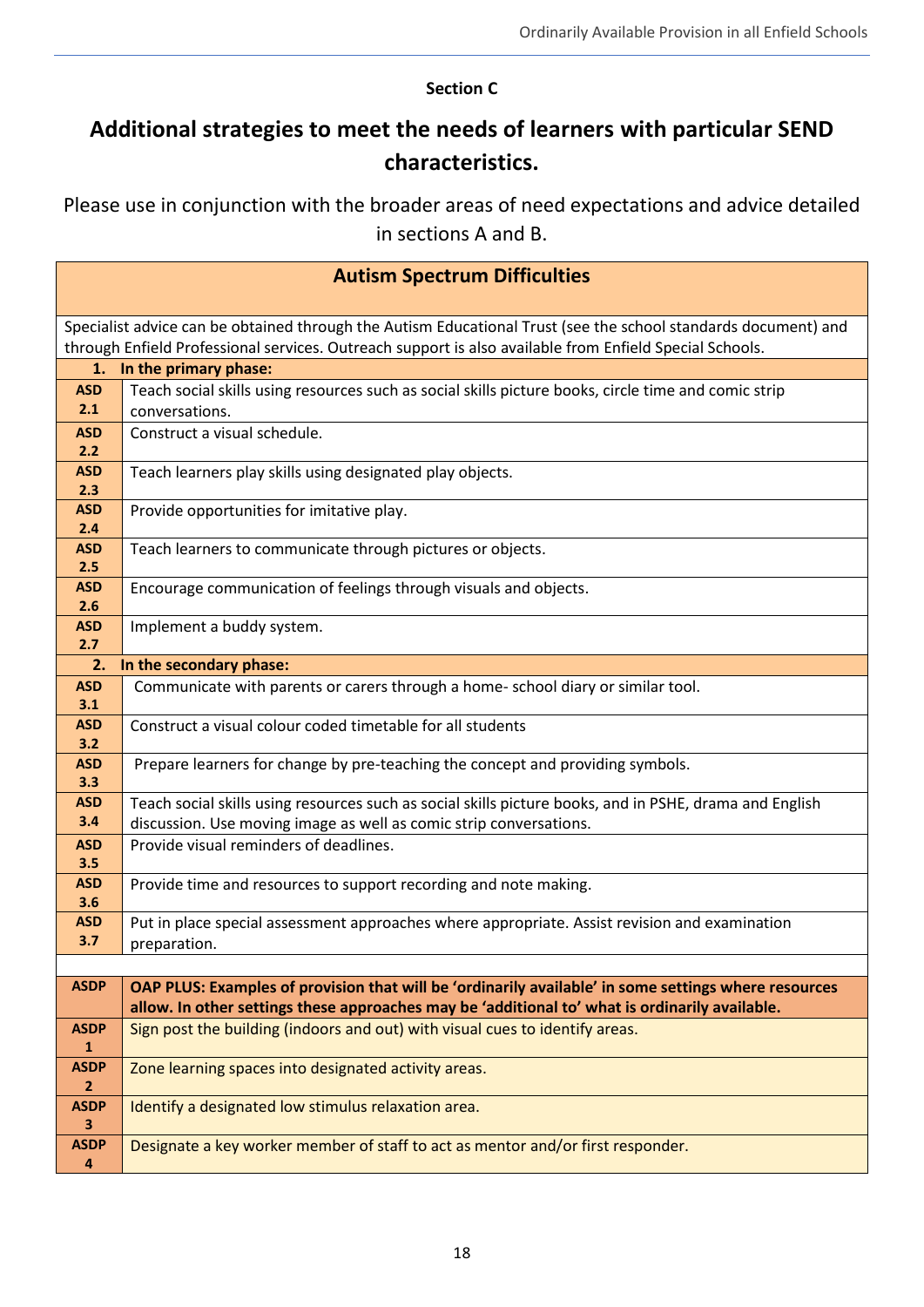| <b>Language difficulties</b> |                                                                                                                                 |
|------------------------------|---------------------------------------------------------------------------------------------------------------------------------|
| 1.                           | <b>Planning for inclusion</b>                                                                                                   |
| <b>SLT</b>                   | Be aware of the language demands of a whole class activity.                                                                     |
| 1.1                          | Consider how best to convey instructions and direct activities in ways that will be clear and unambiguous                       |
|                              | for learners with language difficulties.                                                                                        |
| <b>SLT</b><br>$1.2$          | Reduce background noise and distractions where possible.                                                                        |
| <b>SLT</b>                   | Consider where the pupil is sitting within the classroom.                                                                       |
| 1.3                          |                                                                                                                                 |
| <b>SLT</b><br>1.4            | Create distinct zones for different types of learning and for storage of different resources.                                   |
| <b>SLT</b><br>1.5            | Label equipment and containers.                                                                                                 |
| <b>SLT</b>                   | Encourage a routine at the start of every lesson e.g. pen, pencil, rubber and ruler all ready, school diary                     |
| 1.6                          | out, subject specific books out.                                                                                                |
| 2.                           | Language aware teaching                                                                                                         |
| <b>SLT</b><br>2.1            | Consider whether the pupil has a hearing loss.                                                                                  |
| <b>SLT</b>                   | Encourage the pupil to use strategies to process information such as repeating, silent rehearsal,                               |
| 2.2                          | identifying important words in the instruction.                                                                                 |
| <b>SLT</b><br>2.3            | Make the pupil aware of the teaching objectives.                                                                                |
| <b>SLT</b>                   | Teach good listening skills.                                                                                                    |
| 2.4                          |                                                                                                                                 |
| <b>SLT</b><br>2.5            | Encourage the pupil to explain what they have heard. This can encourage participation as well as allow<br>for tailored support. |
| <b>SLT</b>                   | When introducing new vocabulary consider using visual strategies e.g. multiple meaning tree, spider                             |
| 2.6                          | gram, word map.                                                                                                                 |
| <b>SLT</b>                   | When introducing or discussing topics consider using mind maps.                                                                 |
| 2.7                          |                                                                                                                                 |
| <b>SLT</b><br>2.8            | Refocus the pupil's attention when necessary.                                                                                   |
| <b>SLT</b><br>2.9            | Use the pupil's name frequently.                                                                                                |
| 3.                           | Conveying instructions and setting up tasks, and checking understanding                                                         |
| <b>SLT</b>                   | Simplify your language. Be aware of the complexity of language used e.g. length of sentence, the                                |
| 3.1                          | structure (grammar) or the vocabulary used.                                                                                     |
| <b>SLT</b>                   | Before starting an activity, explain each step. Use clear simple language and include visuals where                             |
| 3.2                          | possible e.g. use real objects, pictures, photos, symbols. Be aware of multi-sensory materials.                                 |
| <b>SLT</b><br>3.3            | If there is a sequence of directions to follow, pause between each one to allow the pupil time to process                       |
| <b>SLT</b>                   | the information i.e. use of chunking.                                                                                           |
| 3.4                          | Emphasise key words by using slight stress and appropriate non-verbal communication.                                            |
| <b>SLT</b><br>3.5            | Consider using visual task plans, action plans and frameworks.                                                                  |
| <b>SLT</b>                   | Tell the learner if you have not understood them and try to work it out together i.e. using pictures,                           |
| 3.6                          | objects and guesswork. Try not to keep asking the pupil to repeat it.                                                           |
| <b>SLT</b><br>3.7            | If a pupil cannot think of a word, then try providing a range of prompts.                                                       |
| 4.                           | <b>Talk into writing</b>                                                                                                        |
| <b>SLT</b>                   | Focus the pupil's attention before giving instructions by using the name and encouraging eye contact.                           |
| 4.1<br><b>SLT</b>            | Observe the pupil's response to check the information has been understood i.e. through expression.                              |
| 4.2                          |                                                                                                                                 |
| <b>SLT</b><br>4.3            | Have realistic but high expectations.                                                                                           |
| <b>SLT</b>                   | Give the pupil time to talk. The pupil may need more time to understand a question.                                             |
| 4.4                          |                                                                                                                                 |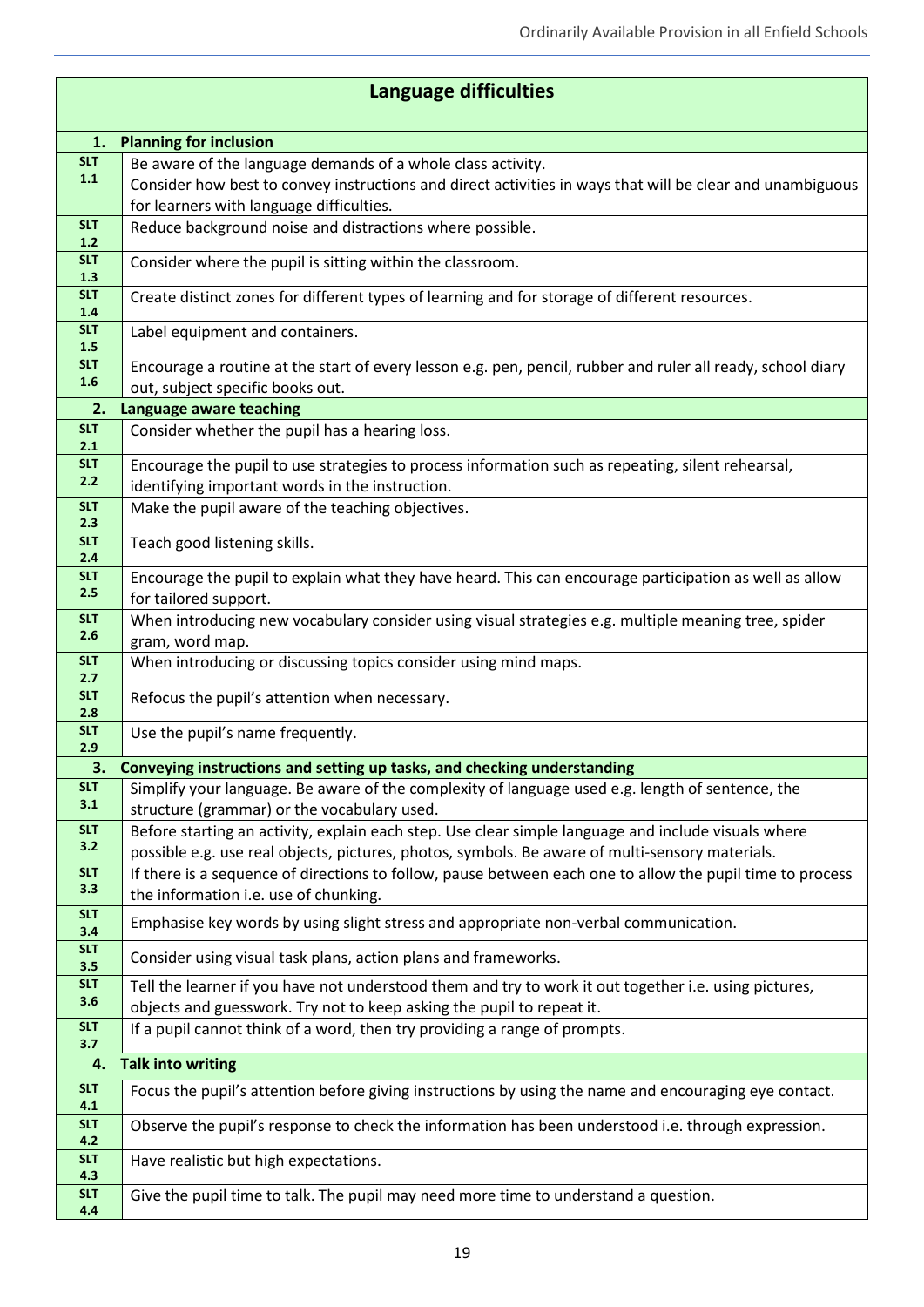| <b>SLT</b> | Avoid finishing the sentence for a pupil but repeat back what the pupil has said clearly and correctly so   |
|------------|-------------------------------------------------------------------------------------------------------------|
| 4.5        | that good examples are heard i.e. model.                                                                    |
| <b>SLT</b> | Provide a variety of different opportunities to practice using informal and formal language (with a focus   |
| 4.6        | on vocabulary but also syntax, tenses etc) before setting writing tasks.                                    |
| <b>SLT</b> | Provide opportunities for shared writing to build confidence and practice skills in a supportive            |
| 4.7        | environment.                                                                                                |
| <b>SLT</b> | Model the writing process. Demonstrate how language transfers between thinking and talking and then         |
| 4.8        | into writing.                                                                                               |
| <b>SLT</b> | Provide scaffolding to support writing and give learners opportunities to talk to peers about the learning  |
| 4.9        | as they use the scaffolding.                                                                                |
| <b>SLT</b> | Celebrate progress in talking, writing or reading of learners with language difficulties whenever possible. |
| 4.10       |                                                                                                             |

| <b>Specific Learning Difficulties (SpLD)</b> |                                                                                                                                                    |
|----------------------------------------------|----------------------------------------------------------------------------------------------------------------------------------------------------|
| 1.                                           | <b>General Advice</b>                                                                                                                              |
| <b>SpLD</b><br>1.1                           | Ensure classroom procedures and rules are made clear.                                                                                              |
| <b>SpLD</b><br>1.2                           | Use visual/pictorial aids to support text understanding.                                                                                           |
| <b>SpLD</b><br>1.3                           | Develop a consistent marking policy.                                                                                                               |
| <b>SpLD</b><br>1.4                           | Construct a "dyslexia friendly tool box" with magnetic letters, ICT software, electronic spellers, literacy<br>games, word mats, coloured filters. |
| <b>SpLD</b><br>1.5                           | Acknowledge the pupil's strengths and focus on achievement.                                                                                        |
| <b>SpLD</b><br>1.6                           | Ensure all lessons incorporate visual, auditory and kinaesthetic activities.                                                                       |
| <b>SpLD</b><br>1.7                           | Set realistic targets to ensure success.                                                                                                           |
| <b>SpLD</b><br>1.8                           | Reduce information and highlight important facts.                                                                                                  |
| <b>SpLD</b><br>1.9                           | Request the learner repeats instructions back to the teacher to check understanding.                                                               |
| <b>SpLD</b><br>1.10                          | Teach organisational skills. Make use of organisational tools such as colour coded timetable, books and<br>rooms.                                  |
| <b>SpLD</b><br>1.11                          | Plan for a structured multi-sensory teaching programme.                                                                                            |
| <b>SpLD</b><br>1.12                          | Keep verbal instructions clear and concise.                                                                                                        |
| <b>SpLD</b><br>1.13                          | Personalise materials where possible.                                                                                                              |
| <b>SpLD</b><br>1.14                          | Share good practice within the school - information and good practice sharing across key stages can be<br>very beneficial.                         |
|                                              | 2. Adjustments to curriculum materials                                                                                                             |
| 2.1                                          | $SplD$   Ensure books and materials are matched to pupil's reading interests.                                                                      |
| <b>SpLD</b><br>2.2                           | Accept a variety of pupil responses e.g. recording tables, bullet points models, pictograms, verbal<br>feedback, mind mapping.                     |
| <b>SpLD</b><br>2.3                           | Display key words, key phrases and word banks on walls or tables or in subject specific books.                                                     |
| <b>SpLD</b><br>2.4                           | Make visual timetables available on desks for individual pupils.                                                                                   |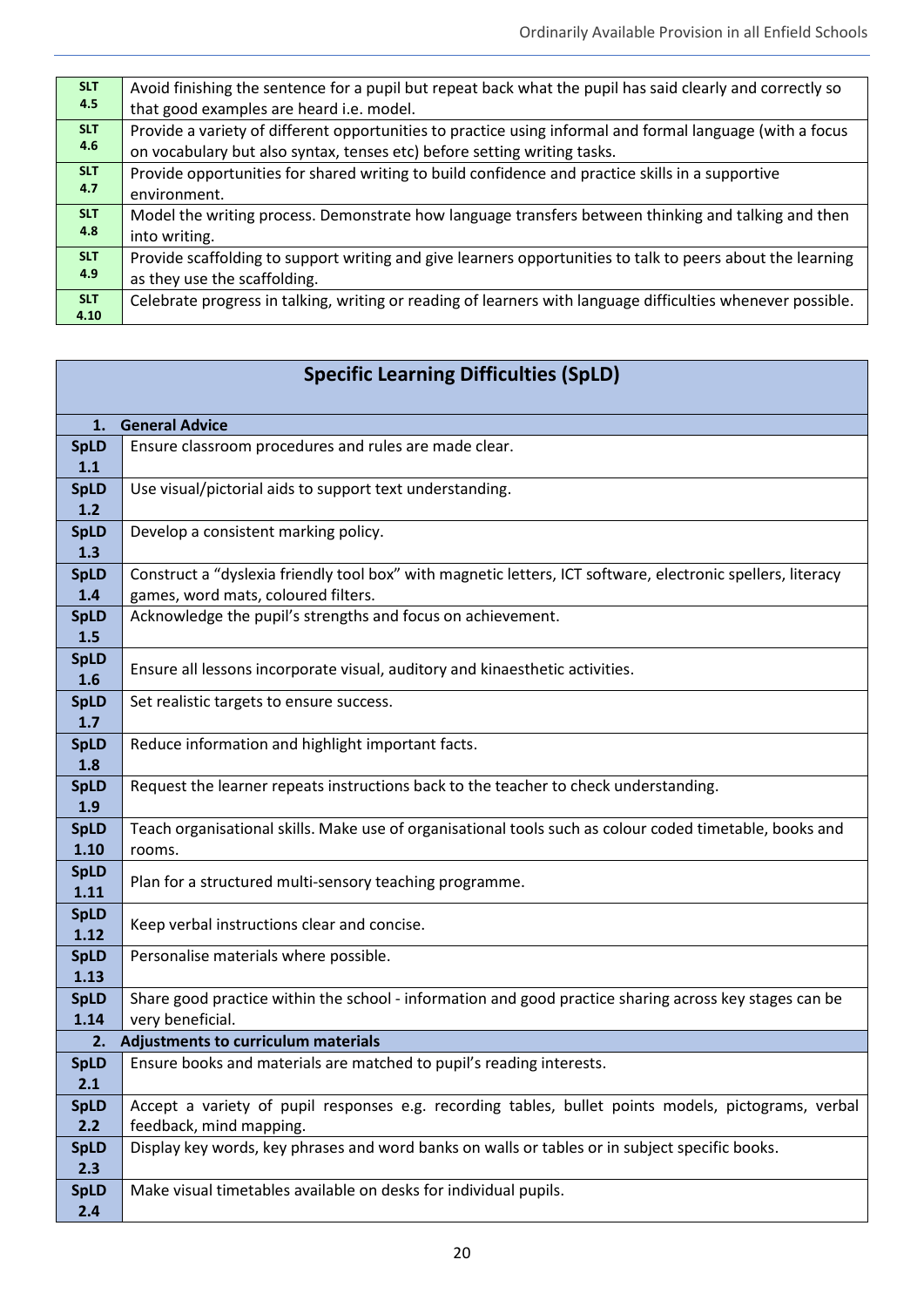| <b>SpLD</b>                | Encourage text annotation-the underlining or highlighting of key words.                                                                                                                                |
|----------------------------|--------------------------------------------------------------------------------------------------------------------------------------------------------------------------------------------------------|
| 2.5                        |                                                                                                                                                                                                        |
| 3.                         | <b>Environmental adjustments</b>                                                                                                                                                                       |
| <b>SpLD</b><br>3.1         | Seat learners near the front of the classroom.                                                                                                                                                         |
| <b>SpLD</b><br>3.2         | Present information on non-white paper.                                                                                                                                                                |
| <b>SpLD</b><br>3.3         | Use specific fonts - Helvetica, Arial, Verdana, Comic Sans MS.                                                                                                                                         |
| <b>SpLD</b><br>3.4         | Adopt 1.5 line spacing.                                                                                                                                                                                |
| <b>SpLD</b><br>3.5         | Use colour coded lines to assist pupil in copying tasks.                                                                                                                                               |
| <b>SpLD</b><br>3.6         | Make use of memory aids                                                                                                                                                                                |
| <b>SpLD</b><br>3.7         | Ensure structured, cumulative multi-sensory phonic and spelling programmes are in place.                                                                                                               |
| 4.                         | <b>Pupil outcomes</b>                                                                                                                                                                                  |
| <b>SpLD</b><br>4.1         | Allow extra time for copying down if handouts cannot be provided.                                                                                                                                      |
| <b>SpLD</b><br>4.2         | Scaffold learner writing and reading response tasks with plans, graphic organisers and writing frames.                                                                                                 |
| <b>SpLD</b><br>4.3         | Encourage cursive writing.                                                                                                                                                                             |
| <b>SpLD</b><br>4.4         | Scaffold all independent tasks and homework to ensure learners can access the task.                                                                                                                    |
| <b>SpLD</b><br>4.5         | Use visual aids for tracking.                                                                                                                                                                          |
| <b>SpLD</b><br>4.6         | Use visuals to label resources.                                                                                                                                                                        |
| <b>SpLD</b><br>4.7         | Allow extra time to complete tasks/examinations to allow thinking time to process answers.                                                                                                             |
|                            |                                                                                                                                                                                                        |
| <b>SpLD</b><br><b>PLUS</b> | OAP PLUS: Examples of provision that will be 'ordinarily available' in some settings where resources<br>allow. In other settings these approaches may be 'additional to' what is ordinarily available. |
| <b>SpLDP</b><br>1          | Use tinted overlays where appropriate.                                                                                                                                                                 |
| <b>SpLDP</b><br>2          | Make use of standardised and diagnostic tests to inform target setting and planning.                                                                                                                   |
| <b>SpLDP</b><br>3          | Make use of ICT interactive software such as Lexia, Nessy; Word Shark 3; Number Shark; Pen friend;<br>Clicker; Writing with Symbols; Text Help-Read & Write Gold.                                      |